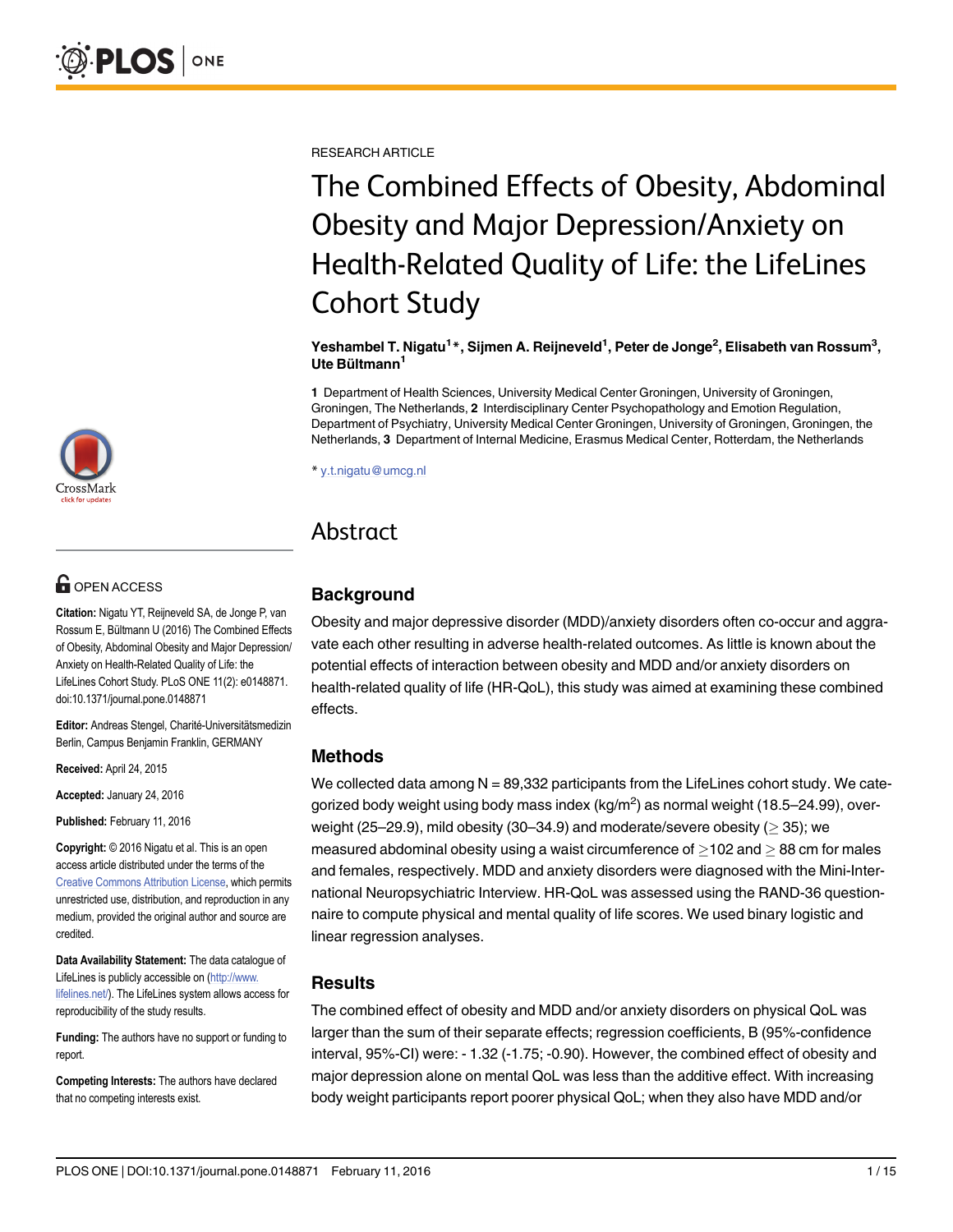<span id="page-1-0"></span>anxiety disorders participants report even poorer physical QoL. In persons without MDD and/or anxiety disorders, obesity was associated with a better mental QoL.

#### **Conclusions**

Obesity and MDD and/or anxiety disorders act synergistically on physical and mental QoL. The management of MDD and/or anxiety disorders and weight loss may be important routes to improve HR-QoL.

#### Introduction

Obesity, major depressive disorder (MDD) and anxiety disorders are major public health problems, posing enormous challenges for the decades to come [\[1,2\]](#page-12-0). Obesity and MDD and/or anxiety disorders are associated with long-term disability, morbidity and mortality, and enormous economic costs  $[3-5]$  $[3-5]$  $[3-5]$ . Since the 1980s the prevalence of obesity has tripled in many countries of the World Health Organization (WHO) European Region, and continues to rise at an alarming rate. The rate of MDD and/or anxiety disorders has also increased in the past decade. For instance, in the UK, the incidence of depressive symptoms rose threefold from the baseline of 5.11/1000 person years in 1996 to 15.5/1000 person years in 2006 [\[4,6](#page-12-0)]. MDD is even expected to be one of the top leading causes of disability-adjusted life years in 2030 [\[7](#page-12-0)]. Obesity and MDD and/or anxiety have become the most serious health risks today, and are associated with major chronic diseases such as cardiovascular diseases, type 2 diabetes, orthopedic problems and certain kinds of cancer [[8](#page-12-0),[9](#page-12-0)].

Co-occurrence of chronic physical conditions with MDD and/or anxiety disorders may have even worse consequences, including a poorer health-related quality of life (HR-QoL) [\[10\]](#page-12-0). HR-QoL has gained increasing interest as an outcome measure in clinical practice and public health settings [[11](#page-12-0)]. Alley et al showed that obesity is associated with poor QoL, especially due to its earlier age of onset and long-term exposure [[12](#page-12-0)]. MDD and/or anxiety disorders are also associated with significant reductions in HR-QoL [\[4\]](#page-12-0). During a depressive episode, a patient's level of HR-QoL is the same as that of as a patient with a severe stroke [\[13](#page-12-0)].

Several studies have reported that obesity and MDD and/or anxiety disorders often cooccur and are bidirectionally inter-related  $[14–16]$  $[14–16]$  $[14–16]$  $[14–16]$  $[14–16]$ . However, obesity and MDD and/or anxiety disorders have more often been considered separate conditions without taking into account their potential interaction on HR-QoL. For example, the effect of general and abdominal obesity on HR-QoL may further increase in persons with MDD and/or anxiety disorders compared to those without such disorders. Regarding this, the general obesity reflects excess total body fat whereas abdominal obesity in particular reflects excess visceral fat which has been suggested to be in particular deleterious  $[17]$  $[17]$  $[17]$ . However, for both obesity and abdominal obesity little is known about the potential effects of their interaction with MDD and/or anxiety disorders on HR-QoL. The main reasons to examine their interaction or combined effect on HR-QoL are: 1) obesity and MDD are bidirectionally related and overlapping risk factors for major chronic diseases  $[14–16,18]$  $[14–16,18]$  $[14–16,18]$  $[14–16,18]$  $[14–16,18]$ ; 2) patients with obesity and MDD share pleiotropic genes (12– 20%) and have many common features that make them valuable to examine as a distinct population of interest [[14](#page-12-0)–[16](#page-12-0)[,19,20\]](#page-13-0); and 3) both obesity and MDD and/or anxiety disorders lead to an enormous individual and global burden of disease and disability  $[1,2]$  $[1,2]$ . Therefore, obesity and MDD and/or anxiety disorders may interact thereby augmenting one another's effect on HR-QoL, and substantially reducing the HR-QoL in people with both exposures.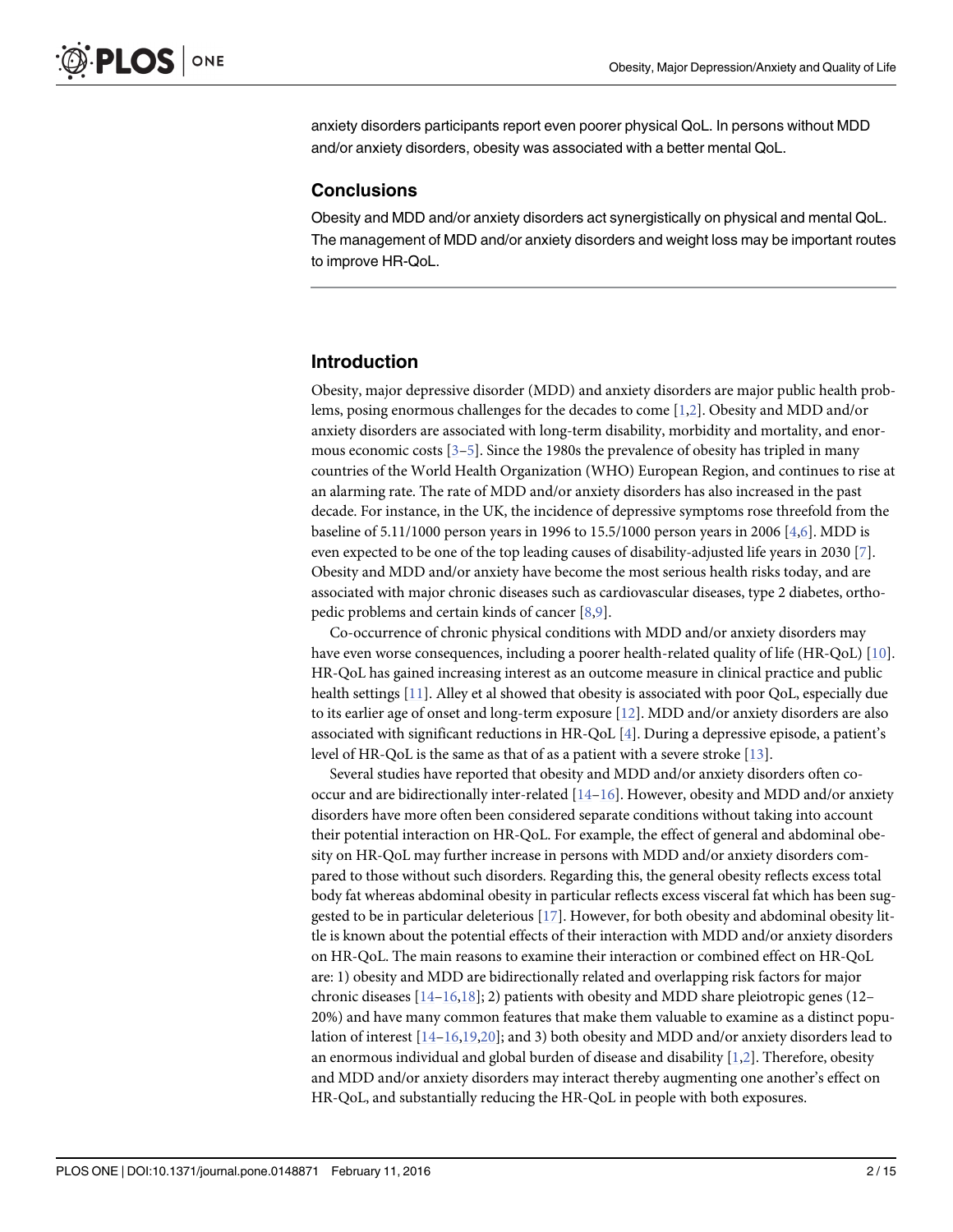<span id="page-2-0"></span>The interaction between obesity and MDD and/or anxiety disorders on HR-QoL can best be measured by statistical interaction on the additive scale as opposed to conventional interaction [[21](#page-13-0)]. On the one hand, knowledge on interaction effects on the additive scale could provide empirical evidence for public health interventions in vulnerable groups; on the other hand, knowledge on interactions on the multiplicative scale is more relevant in disease etiology [\[22](#page-13-0)]. The present study focuses essentially on interaction on the additive scale (i.e. comparing the sum of separate effects of obesity and MDD and/or anxiety versus the combined effect). It is very important to be aware of a slight arbitrariness of interaction on the additive scale from the conventional interaction in terms of defining, detecting and interpreting the interaction effect, particularly for continuous outcomes. In conventional interaction, for instance, it is assumed in advance that obesity modifies the effect of MDD and/or anxiety on poor HR-QoL (i.e. unidirectional). In contrast, the interaction on the additive scale concept considers the potential bidirectional interaction effect of obesity and MDD and/or anxiety on poor HR-QoL, because obesity and MDD and/or anxiety do not precede each other. For instance, if the combined effect of obesity and MDD and/or anxiety disorders surpasses the sum of their separate effects, then intervening on obesity might also reduce the effect of MDD and/or anxiety disorders on poor HR-QoL and vice versa.

Therefore, the aim of this study was to examine the combined effect of obesity and MDD and/or anxiety disorders on HR-QoL and to determine whether the effect of obesity on HR-QoL further increases in persons with and without MDD and/or anxiety disorders. Interaction on the additive scale was used as a measure to test the hypothesis that the combined effect of obesity and MDD and/or anxiety disorders on HR-QoL was larger than the sum of the separate effects.

#### Material and Methods

#### Study design and population

Data were collected in the ongoing LifeLines Cohort Study, a multi-disciplinary prospective population-based cohort study examining in a unique three-generation design the health and health-related behaviors of 167,729 persons living in the north of The Netherlands. The study employs a broad range of investigative procedures to assess the biomedical, socio-demographic, behavioral, physical and psychological factors which contribute to the health and disease of the general population, with a special focus on multi-morbidity and complex genetics. The design of the LifeLines cohort study has been described elsewhere [\[23\]](#page-13-0). For the study, we included N = 89,332 persons, who were enrolled between November 2006 and June 2013. Inclusion criteria for the present study were: age 18 years and older, psychiatric diagnosis, anthropometric measurements, and complete data on HR-QoL.

The LifeLines study protocol was approved by the Ethical Review Board of the University Medical Center Groningen. After receiving full verbal and written information about the study, all participants gave written informed consent. The study was conducted in accordance with the Declaration of Helsinki.

#### **Measurements**

General and abdominal obesity. General obesity was assessed using the body mass index (BMI). The BMI was calculated from measured body weight (kg) and height (m). Participants were classified into four BMI classes according to the standard international classification of the World Health Organization (WHO): normal weight (BMI: 18.5–24.99 kg/m<sup>2</sup>), overweight (BMI 25.0-29.99 kg/m<sup>2</sup>), mild obesity (BMI 30.0-34.99 kg/m<sup>2</sup>) and moderate/severe obesity (BMI  $\geq$  35.0 kg/m<sup>2</sup>). Abdominal obesity was defined using objectively measured waist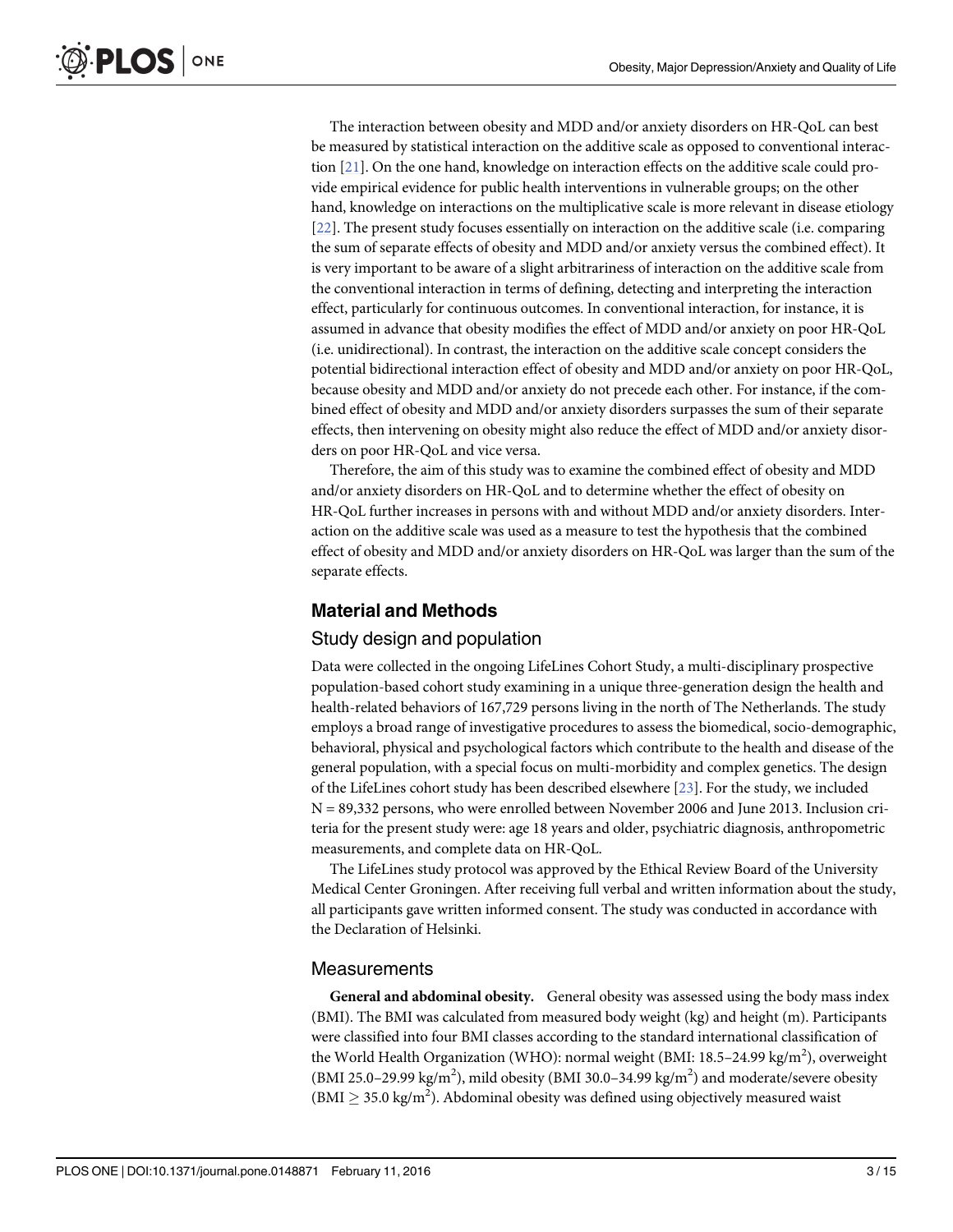<span id="page-3-0"></span>circumference (WC) of  $>102$  cm and  $>88$  cm for males and females, respectively [[24](#page-13-0)]. We included abdominal obesity because BMI has been criticized for its inadequate reflection of body composition and we wanted to make our analyses robust. Anthropometric measurements were conducted by nurses during a visit at the LifeLines test location.

Major depressive disorders (MDD) and anxiety disorders. MDD and anxiety disorders (generalized anxiety disorder (GAD), social phobia, panic and agoraphobia) were assessed by using the Mini-International Neuropsychiatric Interview (MINI) [\[25\]](#page-13-0). The MINI is a short structured diagnostic interview. It is compatible with international diagnostic criteria, including the International Classification of Diseases (ICD-10) and the fourth edition of the Diagnostic and Statistical Manual of Mental Disorders (DSM-IV) [\[25](#page-13-0)]. The MINI was designed to meet the need for a short (15 minutes) but accurate structured psychiatric interview for epidemiological studies. The MINI has an excellent inter-rater reliability (Kappa,  $k > 90$ ), and high retest reliability ( $k = 0.87$  for MDD,  $k = 0.78$  for anxiety disorders) [\[25\]](#page-13-0). The MINI interview was conducted by trained interviewers.

Health-related quality of Life (HR-QoL). HR-QoL was assessed by the RAND-36 questionnaire. The RAND-36 is a generic and widely used measure of HR-QoL, designed for use in clinical practice and research, health policy evaluations, and general population surveys [[19](#page-13-0)]. It has been adapted for use in various countries, including the Netherlands [\[26,27\]](#page-13-0). The questionnaire covers eight dimensions: Physical Functioning, Role Limitations due to Physical Functioning (Role-Physical), Bodily Pain, General Health, Vitality, Social Functioning, Role Limitations due to Emotional Functioning (Role-Emotional), and Mental Health. Two summary scores of QoL can be calculated: the physical component summary (PCS) and the mental component summary (MCS) scores, reflecting physical and mental QoL, respectively. These summary scores provide information on the patient's physical and mental QoL in just two values, thereby reducing the number of statistical analyses needed and offering easier interpretation of the data [[28](#page-13-0)]. The PCS- and MCS-scores have good discriminant validity for identifying differences between clinically meaningful groups [\[29\]](#page-13-0). The eight domains and two summary scores range from 0 to 100, with higher scores indicating better HR-QoL. PCS- and MCS-scores were computed by using recommended scoring algorithms[[30](#page-13-0)], and standardized by linear z-score transformation to have a mean of 50 and standard deviations of 10 in the US general population.

Covariates. Covariates concerned sociodemographic characteristics (age, sex and educational status), lifestyle factors (smoking, alcohol consumption and physical exercise) and common chronic conditions (cardiovascular diseases, hypertension, diabetes, rheumatoid arthritis and cancer). Age was measured in years. Educational level was categorized into low (primary and lower secondary education), middle (higher secondary education) and high education (tertiary or higher education). Physical exercise was defined as the frequency per week in which the respondent typically engaged in moderate physical activities (e.g. walking, bicycling, gardening and household work) for at least half an hour, it was then categorized into high (twice or more per week), medium (once per week) and low (do not exercise/ hardly per week). Smoking status was dichotomized into current smokers and non-smokers. Alcohol intake was assessed based on intake frequency and the average number of units consumed on a drinking day. The number of alcoholic drinks per week was determined by multiplying the number of drinking days per week by the average number of units consumed on a drinking day. The number of alcoholic drinks/week was then divided by 7 to obtain the average number of alcoholic drinks per day. High alcohol consumption was defined as drinking more than an average of 2 drinks of alcohol per day [[31\]](#page-13-0). Common chronic illnesses were assessed by taking the current and/or past history of chronic physical conditions (i.e. cardiovascular diseases, hypertension, diabetes, rheumatoid arthritis and cancer) [[26](#page-13-0),[32](#page-13-0)].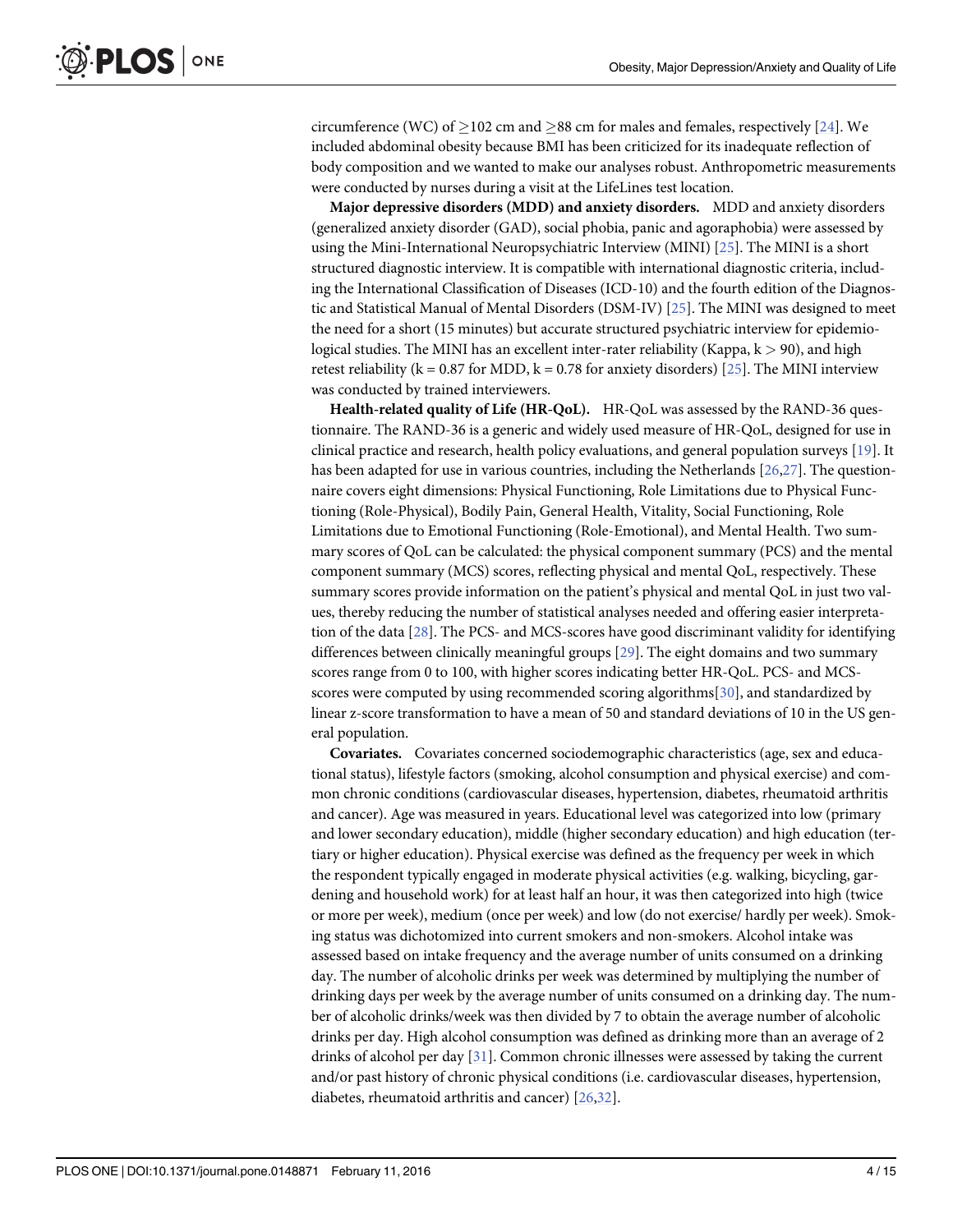#### <span id="page-4-0"></span>Statistical analyses

First, we described participants' sociodemographics, lifestyle factors, psychopathology and chronic conditions as frequencies, means and standard deviations, using the four BMI categories and abdominal obesity status. The associations of BMI categories and abdominal obesity with MDD and/or anxiety disorders were assessed using binary logistic regression.

Second, we assessed the average deviation in HR-QoL scores for overweight, obese (mild to moderate or severe) persons compared to normal weight persons by MDD and/or anxiety disorders status using one-way analysis of variance (ANOVA). Third, we examined the combined effect of obesity and MDD and/or anxiety disorders on physical and mental QoL. We assessed the presence of interactions by testing the significance of the increment in squared multiple correlation  $( \Delta R^2 )$  by including the product terms (overweight/obesity x MDD and/or anxiety disorders) in the model adjusted for obesity and MDD and/or anxiety disorders, and also by testing whether the coefficient for the product terms differs from 0 [\[33\]](#page-13-0). The regression coefficient of the product term  $(\beta)$  reflects interaction as departure from additivity and is the absolute value difference between the combined effect and the separate effects of obesity and MDD and/or anxiety disorders on physical and mental QoL [[21](#page-13-0)]. The combined effect of obesity and MDD and/or anxiety disorders on physical or mental QoL as measured on a continuous scale is given by the sum of the separate effects of obesity, MDD and/or anxiety disorders and the product term. A synergistic effect of obesity and MD/anxiety on physical and mental QoL is reflected as  $B < 0$ , while  $B > 0$  represents a negative interaction (antagonistic) of obesity and MDD and/or anxiety disorders on physical and mental  $QoL:B = 0$  represents no interaction effect of obesity and MDD and/or anxiety disorders on physical and mental QoL.

Fourth, using linear regression models, we examined the association of BMI categories with physical and mental QoL in persons with and without MDD and/or anxiety disorders. In these analyses, we tested four different models of general and abdominal obesity to adjust for other variables potentially affecting the associations of obesity and/or MDD and/or anxiety disorders with physical and mental QoL. Model 1 tested the crude association of overweight and obesity categories with physical and mental QoL compared to normal weight category, and stratified by MDD and/or anxiety disorders status. Model 2 adjusted additionally for socio-demographic factors (i.e. age, sex and education). In Model 3, lifestyle factors (i.e. physical exercise, smoking and alcohol) were added, and Model 4 contained all variables from Model 3 plus major chronic conditions (i.e. cardiovascular diseases, hypertension, diabetes, rheumatoid arthritis and cancer).

All analyses were performed using SPSS statistical software (SPSS version 22.0), a two-sided p<0.05 was considered statistically significant.

#### **Results**

#### Sample characteristics

[Table 1](#page-5-0) shows the characteristics of participants ( $N = 89,332$ ) by BMI categories and abdominal obesity status. The prevalences of overweight, mild obesity, moderate/severe obesity and abdominal obesity were 40%, 12%, 4% and 36%, respectively, and of MDD and/or anxiety disorders was 11%. In addition, mild, moderate/severe and abdominal obesity were associated with MDD and/or anxiety disorders (odds ratio, OR (95% confidence interval, CI): = 1.20 (1.12; 1.28), 1.81 (1.65; 1.99) and 1.40 (1.34; 1.46)), respectively. Overweight was not associated with MDD/anxiety disorders  $OR = 0.96$  (0.91; 1.01).

In [Table 2](#page-6-0) we present the average deviation in HR-QoL domains in participants with obesity and MDD and/or anxiety disorders compared with normal weight counterparts. On all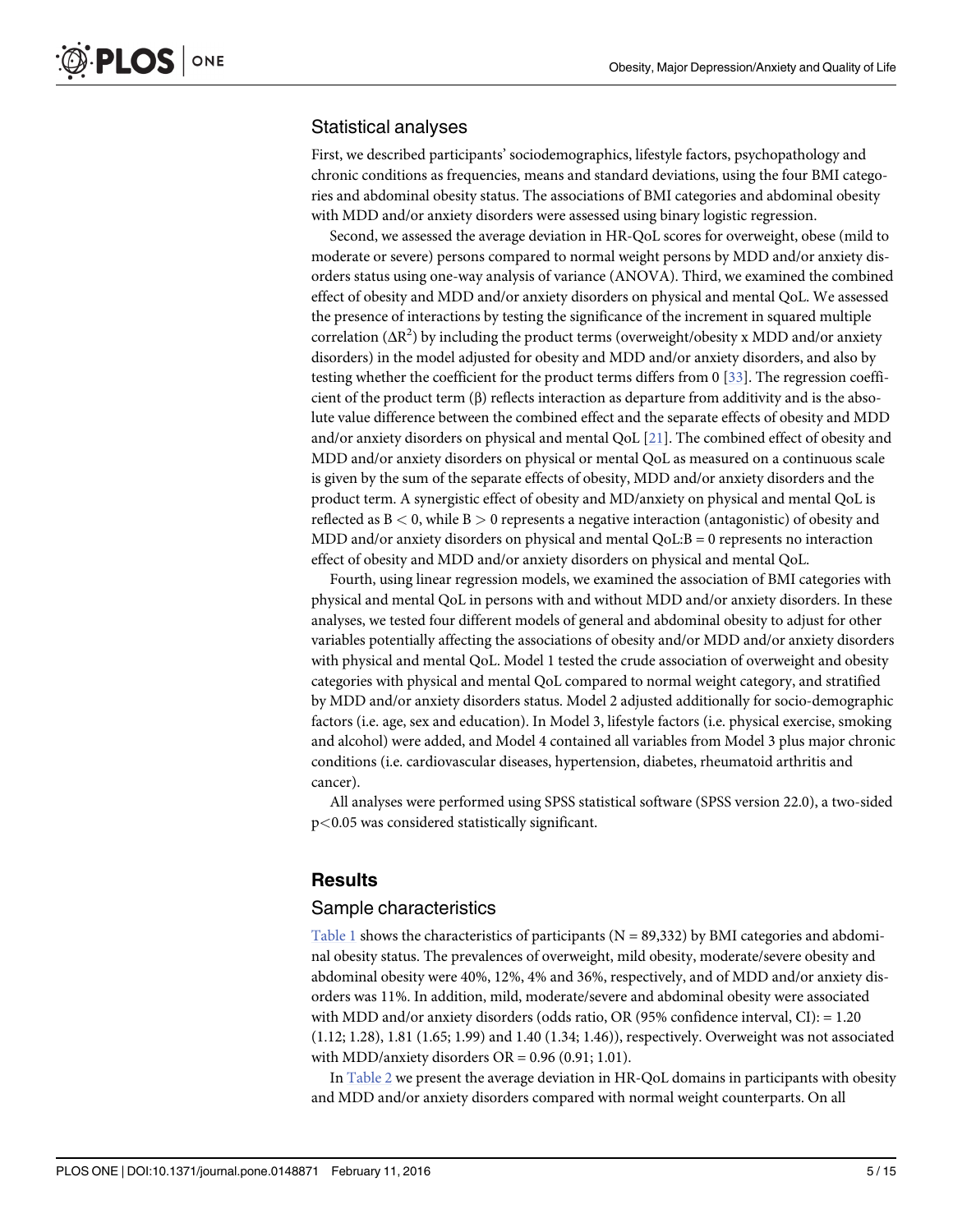<span id="page-5-0"></span>PLOS ONE

[Table 1.](#page-4-0) LifeLines cohort characteristics by BMI categories and abdominal obesity.

|                                  |                              |                                     |                                   | <b>Abdominal</b>                          |                                                  |                                                |
|----------------------------------|------------------------------|-------------------------------------|-----------------------------------|-------------------------------------------|--------------------------------------------------|------------------------------------------------|
| <b>Characteristics</b>           | <b>Total</b><br>$N = 89,332$ | Normal weight<br>$n = 39960(44.7%)$ | Over-weight<br>$n = 35355(39.6%)$ | <b>Mild obesity</b><br>$n = 10551(11.8%)$ | Moderate/ severe<br>obesity $n = 3466$<br>(3.9%) | obesity <sup>a</sup><br>$n = 32231$<br>(36.1%) |
| Age, mean (SD)                   | 44.4(12.3)                   | 41.8 (12.3)                         | 46.5 (12.0)                       | 47.0 (11.7)                               | 45.3 (11.0)                                      | 47.6 (11.8)                                    |
| Sex, females, (%)                | 58.6                         | 65.5                                | 49.3                              | 57.9                                      | 75.2                                             | 70.7                                           |
| Educational status, (%)          |                              |                                     |                                   |                                           |                                                  |                                                |
| High                             | 29.7                         | 35.7                                | 27.1                              | 20.2                                      | 16.0                                             | 22.1                                           |
| Middle                           | 40.2                         | 40.6                                | 39.6                              | 39.7                                      | 41.8                                             | 39.3                                           |
| Low                              | 30.1                         | 23.7                                | 33.4                              | 40.1                                      | 42.2                                             | 38.6                                           |
| Frequency of exercise,<br>(% )   |                              |                                     |                                   |                                           |                                                  |                                                |
| High $(\geq 2x/wk)$              | 86.8                         | 87.9                                | 87.0                              | 84.0                                      | 79.5                                             | 84.6                                           |
| Medium (1x/wk)                   | 8.6                          | 8.0                                 | 8.7                               | 10.0                                      | 11.5                                             | 9.7                                            |
| Low (No or hardly/<br>wk)        | 4.6                          | 4.1                                 | 4.3                               | 6.0                                       | 9.0                                              | 5.7                                            |
| Current smokers, (%)             | 21.5                         | 22.5                                | 21.1                              | 19.8                                      | 18.6                                             | 20.3                                           |
| High alcohol<br>consumption, (%) | 8.0                          | 6.8                                 | 9.5                               | 8.7                                       | 5.3                                              | 7.5                                            |
| Major depression, (%)            | 2.2                          | 2.0                                 | 1.9                               | 3.1                                       | 5.7                                              | 3.0                                            |
| Anxiety disorders, (%)           | 9.9                          | 9.6                                 | 9.3                               | 11.1                                      | 15.5                                             | 11.8                                           |
| Common chronic<br>conditions     |                              |                                     |                                   |                                           |                                                  |                                                |
| Hypertension, (%)                | 25.3                         | 15.9                                | 28.1                              | 41.8                                      | 51.7                                             | 37.1                                           |
| Cardiovascular<br>diseases, (%)  | 3.3                          | 2.4                                 | 3.6                               | 4.6                                       | 6.1                                              | 4.6                                            |
| Diabetes, (%)                    | 2.3                          | 0.8                                 | 2.3                               | 5.4                                       | 9.1                                              | 4.4                                            |
| Rheumatoid arthritis,<br>(% )    | 3.2                          | 2.4                                 | 3.2                               | $5.0$                                     | 8.5                                              | 5.2                                            |
| Cancer, (%)                      | 4.4                          | 4.0                                 | 4.7                               | 4.6                                       | 4.5                                              | 5.4                                            |
| HR-QoL (PCS, MCS)                |                              |                                     |                                   |                                           |                                                  |                                                |
| PCS, mean (SD)                   | 51.3(7.2)                    | 52.3(6.6)                           | 51.2(7.1)                         | 49.2 (8.3)                                | 46.8(9.4)                                        | 49.6(8.1)                                      |
| MCS, mean (SD)                   | 52.6(8.4)                    | 52.2(8.4)                           | 53.1(8.1)                         | 52.7(8.8)                                 | 51.8(9.8)                                        | 52.3(7.2)                                      |

HR-QoL: Health-related quality of life; PCS: physical component summary score; MCS: mental component summary score; Normal weight (BMI: 18.5– 24.99 kg/m<sup>2</sup>), overweight (BMI 25.0–29.99 kg/m<sup>2</sup>), mild obesity (BMI 30.0–34.99 kg/m<sup>2</sup>) and moderate/severe obesity (BMI  $\geq$  35.0 kg/m<sup>2</sup>) <sup>a</sup> Waist circumference (WC)  $\geq$  102 cm for males and  $\geq$ 88cm for females.

doi:10.1371/journal.pone.0148871.t001

physical health measures and health perceptions overweight and obese persons had a significantly poorer HR-QoL than normal weight persons [\(Table 2](#page-6-0)). However, overweight and normal weight participants showed no difference in psychosocial aspects of HR-QoL (social functioning and emotional role) ( $p < 0.01$ ).

### The combined effect of obesity and MDD and/or anxiety disorders on HR-QoL

[Table 3](#page-7-0) shows the interaction of obesity and major depression/anxiety with physical and mental quality of life, which is the main finding of this study. We found that the combined effect of obesity and MDD and anxiety on physical QoL was (B = -1.32, 95%CI: -1.75; -0.90 and B = -1.27, 95%CI: -1.73; -0.81, respectively [\(Table 3](#page-7-0)). The interaction effect sizes of B = -1.32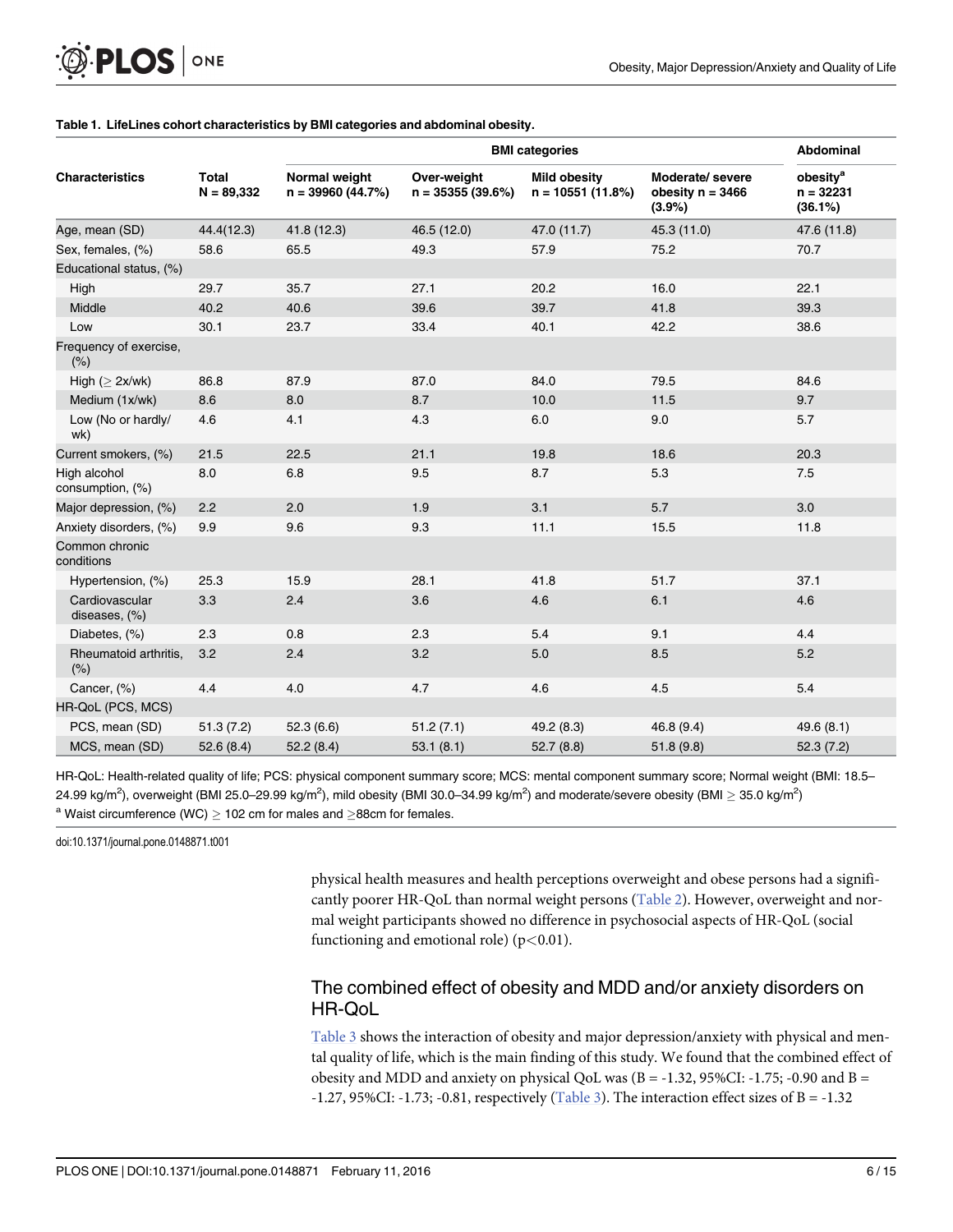<span id="page-6-0"></span>Table 2. Health-related quality of life (HR-QoL) domains in participants by BMI categories and MDD and/or anxiety disorders: deviation with standard error from the mean for normal<br>weight participants. [Table](#page-4-0) 2. Health-related quality of life (HR-QoL) domains in participants by BMI categories and MDD and/or anxiety disorders: deviation with standard error from the mean for normal weight participants.

| weight<br>Över-<br>mean (SD) <sup>a</sup><br>93.6 (11.2)<br>weight,<br>Normal<br>Physical function |                                     | No MDD/anxiety disorder (n = 79820) |                                       | nxiety alone (n = 8838) |                        |                                |                  | Major depression alone (n = 2004) |                 |                     | MDD/anxiety disorder (n = 9512)             |                 |                 |                                |
|----------------------------------------------------------------------------------------------------|-------------------------------------|-------------------------------------|---------------------------------------|-------------------------|------------------------|--------------------------------|------------------|-----------------------------------|-----------------|---------------------|---------------------------------------------|-----------------|-----------------|--------------------------------|
|                                                                                                    | obesity<br>Mild                     | Moderate/<br>Severe<br>obesity      | reight,<br>lormal<br>nean<br>$(SD)^a$ | weight<br>Över-         | obesity<br>nild<br>Mil | Moderate/<br>obesity<br>Severe | Normal<br>weight | weight<br>Över-                   | obesity<br>Mild | Moderate<br>obesity | mean (SD) <sup>a</sup><br>Normal<br>weight, | weight<br>Över- | obesity<br>Mild | Moderate/<br>Severe<br>obesity |
|                                                                                                    | $-7.2(0.2)$<br>$-2.7(0.1)$          | $-13.7(0.3)$                        | .5(24.8)<br>3                         | $-3.8(0.4)$             | $-10.8(0.6)$           | $-18.3(0.8)$                   | 82.0 (19.3)      | $-5.2(1.1)$                       | $-14.6(1.4)$    | $-21.4(1.7)$        | 87.6 (15.9)                                 | $-3.8(0.4)$     | $-11.1(0.6)$    | $-19.4(0.8)$                   |
| $-1.2(0.2)$<br>89.7 (25.9)<br>Role-physical                                                        | $-5.3(0.3)$                         | $-9.0(0.5)$                         | (34.5)<br>17                          | 4.0(0.9)                | $-11.4(1.3)$           | $-15.9(1.8)$                   | 58.0 (43.5)      | $-6.0(2.3)$                       | $-12.1(2.9)$    | $-18.6(3.5)$        | 73.9 (38.0)                                 | $-3.9(0.9)$     | $-11.5(1.3)$    | $-17.4(1.7)$                   |
| 0.2(0.2)<br>93.9 (20.2)<br>Role-emotional                                                          | $-1.3(0.2)$                         | $-2.5(0.4)$                         | 0.86(38.9)<br>72                      | 2.0(1.0)                | $-2.6(1.4)$            | $-9.1(0.9)$                    | 38.7 (42.9)      | 0.2(2.2)                          | $-0.5(2.8)$     | $-2.6(3.4)$         | 64.9 (42.2)                                 | 2.0(1.0)        | $-3.0(1.4)$     | $(6.1)$ $\mu$ <sup>6-</sup>    |
| 0.2(0.1)<br>89.9 (15.5)<br>functioning<br>Social                                                   | $-1.4(0.2)$                         | $-3.6(0.3)$                         | 4.5(22.4)<br>2                        | 0.5(0.6)                | $-2.7(0.8)$            | $-8.3(1.2)$                    | 51.1 (25.3)      | 0.7(1.3)                          | 0.3(1.6)        | $-6.8(2.0)$         | 69.7 (24.7)                                 | 0.6(0.6)        | $-2.7(0.8)$     | $-8.7(1.1)$                    |
| 86.9 (17.2)<br>Bodily pain                                                                         | $-1.6(0.1)$ $-4.9(0.2)$ $-8.7(0.4)$ |                                     | 5(26.0)<br><u>ဖိ</u>                  | $-2.0(0.5)$             | 7.0(8.0)               | $-11.6(1.0)$                   | 68.2(24.8)       | $-4.0(1.3)$                       | $-8.3(1.7)$     | $-14.2(2.0)$        | 76.5(21.7)                                  | $-2.0(0.5)$     | $-6.9(0.7)$     | $-12.1(1.0)$                   |
| 81.1(11.7)<br>Mental health                                                                        | 0.7(0.1)<br>1.1(0.1)                | $-0.5(0.2)$                         | (15.3)<br>s,                          | 1.3(0.4)                | 0.3(0.6)               | $-3.6(0.8)$                    | 48.2 (18.1)      | $(6.0)$ $L_0$                     | 1.0(1.1)        | $-2.1(1.4)$         | 63.2(17.9)                                  | 1.3(0.4)        | 0.1(0.6)        | $-3.8(0.8)$                    |
| 69.6 (15.4)<br>Vitality                                                                            | $-2.2(0.2)$<br>0.2(0.1)             | $-5.4(0.3)$                         | .6(15.5)<br>54                        | 0.1(0.4)                | $-2.4(0.6)$            | $(6.0) 1.7 -$                  | 38.4 (17.1)      | $-0.3(0.8)$                       | $-1.9(1.1)$     | $-5.1(1.3)$         | 52.7 (18.9)                                 | $-0.2(0.4)$     | $-2.8(0.6)$     | $-7.4(0.8)$                    |
| 69.7 (11.6)<br>General health                                                                      | $-1.8(0.1)$<br>$-0.6(0.1)$          | $-4.5(0.2)$                         | 1.6(12.1)<br>s,                       | $-1.3(0.3)$             | $-3.8(0.5)$            | $-7.2(0.7)$                    | 58.2 (15.7)      | $-2.2(0.8)$                       | $-3.1(1.0)$     | $-8.1(1.2)$         | 63.2 (14.3)                                 | $-1.2(0.3)$     | $-3.7(0.5)$     | $-7.5(0.6)$                    |
| 52.4 (6.3)<br>PCS                                                                                  | $-2.8(0.1)$<br>$-1.0(0.1)$          | $-5.0(0.1)$                         | .6(10.1)<br>₩                         | $-1.8(0.2)$             | $-4.5(0.3)$            | $-6.6(0.4)$                    | 49.9 (10.1)      | $-2.5(0.6)$                       | $-5.6(0.7)$     | $-8.5(0.8)$         | 51.1 (8.6)                                  | $-1.8(0.2)$     | $-4.5(0.3)$     | $-7.0(0.4)$                    |
| 53.4 (6.8)<br>MC <sub>S</sub>                                                                      | 0.7(0.1)<br>0.7(0.1)                | 0.6(0.1)                            | .3(11.1)                              | 1.3(0.3)                | 0.9(0.4)               | $-1.0(0.6)$                    | 32.3 (12.0)      | 1.2(0.6)                          | 2.3(0.8)        | (0.9)               | 42.1 (12.4)                                 | 1.3(0.3)        | 0.8(0.4)        | $-1.0(0.5)$                    |

weight (BMI: 18.5-24.99kg/m2), overweight (BMI 25.0-29.99 kg/m2), mild obesity (BMI 30.0-34.99 kg/m2) and moderate/severe obesity (BMI ≥ 35.0 kg/m2); Bold figures reflect statistically  $\geq$  35.0 kg/m2); Bold figures reflect statistically weight (BMI: 18.5–24.99kg/m2), overweight (BMI 25.0–29.99 kg/m2), mild obesity (BMI 30.0–34.99 kg/m2) and moderate/severe obesity (BMI significant deviations from the mean for normal weight participants (p<0.05). significant deviations from the mean for normal weight participants (p<0.05).

doi:10.1371/journal.pone.0148871.t002 doi:10.1371/journal.pone.0148871.t002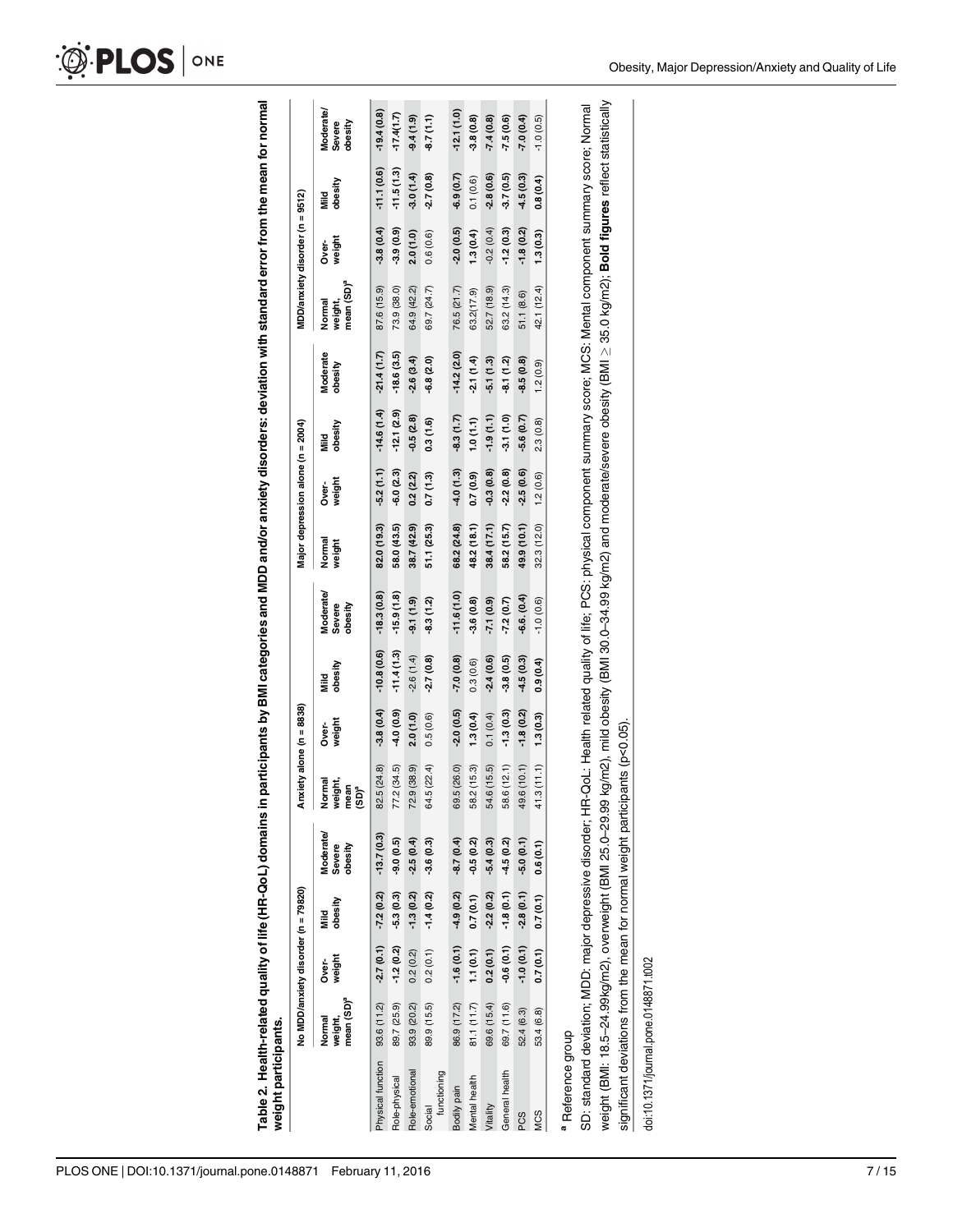<span id="page-7-0"></span>

| <b>Parameter</b>                   | <b>Physical QoL (PCS-score)</b> |                               | <b>Mental QoL (MCS-score)</b>    |                                |  |
|------------------------------------|---------------------------------|-------------------------------|----------------------------------|--------------------------------|--|
|                                    | Crude estimate                  | <b>Adjusted estimate</b>      | <b>Crude estimate</b>            | Adjusted                       |  |
|                                    | <b>B(95%-CI)</b>                | $B(95%-Cl)a$                  | $B(95%-Cl)$                      | $B(95%-Cl)a$                   |  |
| Obesity                            | $-2.96$ ( $-3.09$ ; $-2.83$ )   | $-2.25(-2.41; -2.10)$         | 0.20(0.05; 0.34)                 | 0.29(0.12; 0.45)               |  |
| Major depression alone             | $-1.50$ ( $-1.68$ ; $-1.32$ )   | $-1.10(-1.33; -0.88)$         | $-10.10(-10.31,-9.90)$           | $-9.85$ ( $-10.09$ ; $-9.60$ ) |  |
| Obesity x Major depression         | $-1.28$ ( $-1.65$ ; $-0.92$ )   | $-1.32$ ( $-1.75$ ; $-0.90$ ) | 0.57(0.18, 0.97)                 | 0.59(0.13; 1.05)               |  |
| Obesity                            | $-2.89$ $(-3.03; -2.76)$        | $-2.20$ ( $-2.36$ ; $-2.04$ ) | 0.23(0.08; 0.38)                 | 0.29(0.12; 0.46)               |  |
| Anxiety alone                      | -1.50 (-1.67; -1.32)            | $-1.23$ ( $-1.43$ ; $-1.03$ ) | $-10.61$ ( $-10.80$ ; $-10.42$ ) | $-9.81$ ( $-10.03$ ; $-9.59$ ) |  |
| Obesity x anxiety                  | $-1.43$ ( $-1.83$ ; $-1.03$ )   | $-1.27$ ( $-1.73$ ; $-0.81$ ) | $-0.50$ ( $-0.93$ ; $-0.07$ )    | $-0.60$ ( $-1.09$ ; $-0.10$ )  |  |
| Obesity                            | $-2.84$ ( $-2.98$ ; $-2.70$ )   | $-2.17(-2.33; 2.01)$          | 0.34(0.20; 0.50)                 | 0.37(0.20; 0.54)               |  |
| Major depression/anxiety           | $-0.80$ $(-0.89; -0.72)$        | $-0.64$ $(-0.74; -0.54)$      | $-5.52$ ( $-5.61$ ; $-5.43$ )    | $-5.12$ ( $-5.23$ ; $-5.02$ )  |  |
| Obesity x Major depression/anxiety | $-0.82$ ( $-1.01$ ; $-0.62$ )   | $-0.70$ ( $-0.92$ ; $-0.48$ ) | $-0.35$ $(-0.56; -0.15)$         | $-0.40$ $(-0.63; -0.16)$       |  |

#### [Table 3.](#page-5-0) The separate association of obesity, major depression/anxiety and their interactions with physical and mental quality of life.

Abbreviations: PCS: physical component summary score; MCS: Mental component summary score; Obesity (BMI  $\geq$  30.0 kg/m2) compared to non-obese. <sup>a</sup> Adjusted for age, sex, educational status, smoking, exercise, alcohol consumption and major chronic conditions (i.e. cardiovascular diseases, hypertension, diabetes, rheumatoid arthritis and cancer). For instance, the combined effect of obesity and major depression on PCS-score was = -2.96– 1.50–1.28 = -5.74, while the sum of individual effects of obesity and major depression/anxiety assuming no interaction was = -2.96–1.50 = -4.46. The departure from additivity is given by = -5.74- (-4.46) = -1.28, by definition, the regression coefficient of the product term.

doi:10.1371/journal.pone.0148871.t003

indicated that the combined effect of obesity and MDD and/or anxiety disorders on physical QoL was greater than the additive effect. However, the combined effect of obesity and major depression alone on mental QoL was less than the additive effect (Table 3).

Furthermore, our stratified analysis revealed a significant association of physical QoL across BMI categories and abdominal obesity in depressed and anxious individuals ([Table 4\)](#page-8-0). However, the association of obesity and mental QoL was not statistically significant in depressed and anxious individuals in the general population. In non-depressed and anxious individuals, obesity was significantly associated with better mental QoL ([Table 5\)](#page-9-0).

#### **Discussion**

In this large, representative cohort study, we found that the combined effects of obesity and MDD and/or anxiety disorders on physical and mental QoL were greater than the sum of their separate effects. Moreover, general and abdominal obesity were significantly associated with a poorer physical QoL in persons with and without MDD and/or anxiety disorders after adjustment for potential confounders. General and abdominal obesity were found to be associated with better mental QoL in persons without MDD/anxiety disorders. This association was not found in persons with MDD/anxiety disorders after adjustment for potential confounders.

The combined effect of obesity and MDD and/or anxiety disorders on physical QoL was significantly larger than the sum of their estimated separate effects. As indicated in the interaction model, the average physical QoL for obese persons  $(BMI>30)$  with MDD was 4.46 points lower than that of non-obese non-depressed persons. With sufficient-cause interaction in mind, obesity and MDD and/or anxiety disorders are component causes that act in concert and are associated with poor physical QoL. Obesity may interact with MDD and/or anxiety disorders, whereby each augmenting the effect of the other on physical QoL. Although this finding is based on cross-sectional data, it seems plausible because obesity shares genetic and complex biologic etiologic substrates with MDD and/or anxiety disorders [\[14](#page-12-0)[,20,34\]](#page-13-0). Although the presence of inflammatory responses and the crucial role of cytokines have been established more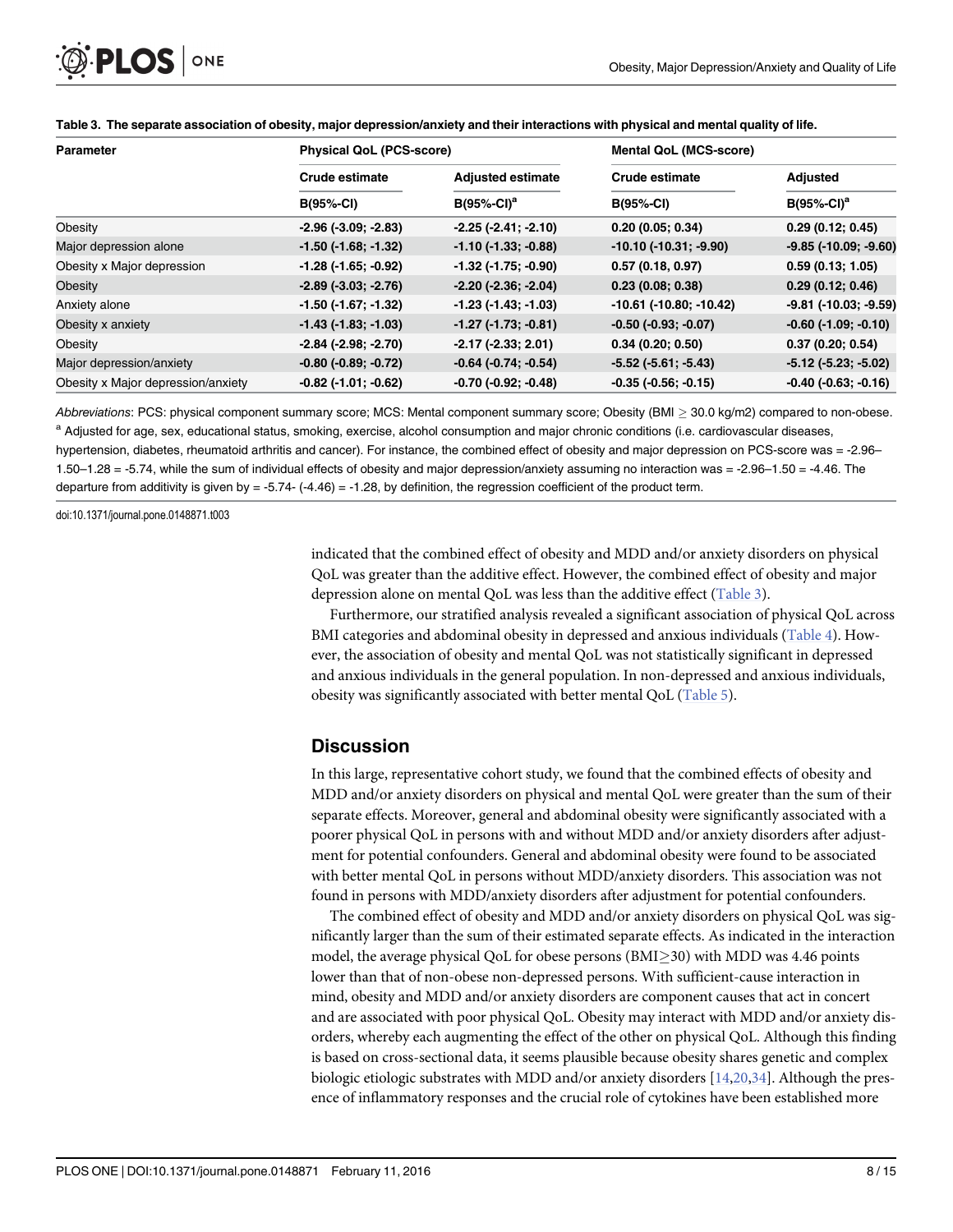<span id="page-8-0"></span>

[Table 4.](#page-7-0) Crude and adjusted regression coefficients (B) for physical quality of life with general and abdominal obesity categories, stratified by major depression/anxiety.

| Mental disorder and body weight              | N (%)        | Physical component summary score of HR-QoL |                               |                               |                               |  |
|----------------------------------------------|--------------|--------------------------------------------|-------------------------------|-------------------------------|-------------------------------|--|
|                                              |              | Model 1                                    | Model 2<br><b>B</b> (95%-CI)  | Model 3<br>B (95%-CI)         | Model 4                       |  |
|                                              |              | B (95%-CI)                                 |                               |                               | B (95%-CI)                    |  |
| No major depression/anxiety ( $n = 79,820$ ) |              |                                            |                               |                               |                               |  |
| Normal weight                                | 35854 (44.9) | Reference                                  | Reference                     | Reference                     | Reference                     |  |
| Overweight                                   | 31833 (39.9) | $-1.07$ ( $-1.19$ ; $-0.95$ )              | $-0.74$ $(-0.86; -0.61)$      | $-0.73$ $(-0.85; -0.60)$      | $-0.64$ $(-0.76; -0.52)$      |  |
| Mild obesity                                 | 9266 (11.6)  | $-2.87$ ( $-3.05$ ; $-2.69$ )              | $-2.37$ $(-2.55; -2.19)$      | $-2.34$ $(-2.52; -2.16)$      | $-1.87$ ( $-2.05$ ; $-1.70$ ) |  |
| Moderate/severe obesity                      | 2867 (3.6)   | $-5.05$ ( $-5.35$ ; $-4.75$ )              | $-4.49(-4.79; -4.19)$         | $-4.44$ $(-4.73; -4.14)$      | $-3.55$ $(-3.84; -3.26)$      |  |
| No abdominal obesity                         | 51708 (64.8) | Reference                                  | Reference                     | Reference                     | Reference                     |  |
| Abdominal obesity                            | 28112 (35.0) | $-2.36$ ( $-2.48$ ; $-2.25$ )              | $-1.75$ ( $-1.87$ ; $-1.64$ ) | -1.72 (-1.84; -1.60)          | $-1.37$ ( $-1.49$ ; $-1.26$ ) |  |
| Anxiety alone ( $n = 8838$ )                 |              |                                            |                               |                               |                               |  |
| Normal weight                                | 3832 (43.4)  | Reference                                  | Reference                     | Reference                     | Reference                     |  |
| Overweight                                   | 3298 (37.3)  | $-1.90$ ( $-1.94$ ; $-0.94$ )              | $-1.44$ ( $-1.94$ ; $-0.94$ ) | $-1.44$ ( $-1.94$ ; $-0.94$ ) | $-1.29$ $(-1.79, -0.78)$      |  |
| Mild obesity                                 | 1172 (13.3)  | $-4.37$ $(-4.34; -2.95)$                   | $-3.65$ $(-4.34; -2.95)$      | $-3.65$ ( $-4.35$ ; $-2.95$ ) | $-3.20$ $(-3.90; -2.49)$      |  |
| Moderate/severe obesity                      | 536(6.1)     | $-6.68$ $(-6.97; -5.07)$                   | $-6.03$ $(-6.97; -5.07)$      | $-5.94$ ( $-6.89$ ; $-4.99$ ) | $-5.30$ $(-6.27; -4.33)$      |  |
| No abdominal obesity                         | 5047 (57.1)  | Reference                                  | Reference                     | Reference                     | Reference                     |  |
| Abdominal obesity                            | 3791 (42.9)  | $-3.32$ $(-3.77; -2.87)$                   | $-2.59$ $(-3.06; -2.13)$      | $-2.57$ $(-3.03; -2.11)$      | $-2.19(-2.66;-1.72)$          |  |
| Major depression alone ( $n = 2004$ )        |              |                                            |                               |                               |                               |  |
| Normal weight                                | 808 (40.3)   | Reference                                  | Reference                     | Reference                     | Reference                     |  |
| Overweight                                   | 673 (33.6)   | $-2.21$ $(-3.54; -0.88)$                   | $-1.61$ ( $-2.95$ ; $-0.27$ ) | $-1.64$ ( $-2.98$ ; $-0.30$ ) | $-1.50(2.84; -0.15)$          |  |
| Mild obesity                                 | 326 (16.3)   | $-5.69$ ( $-7.34$ ; $-4.05$ )              | $-4.92$ ( $-6.57$ ; $-3.27$ ) | $-4.89$ ( $-6.54$ ; $-3.23$ ) | $-4.60$ ( $-6.29$ ; $-2.91$ ) |  |
| Moderate/severe obesity                      | 197 (9.8)    | $-8.07$ ( $-10.01$ ; $-6.13$ )             | $-7.47$ ( $-9.40$ ; $-5.53$ ) | $-7.36$ ( $-9.29$ ; $-5.42$ ) | $-6.88(-8.88,-4.89)$          |  |
| No abdominal obesity                         | 1050 (52.4)  | Reference                                  | Reference                     | Reference                     | Reference                     |  |
| Abdominal obesity                            | 954 (47.6)   | $-4.31$ $(-5.45; -3.16)$                   | $-3.75$ $(-4.92; -2.58)$      | $-3.74$ ( $-4.91$ ; $-2.56$ ) | $-3.33(-4.54; -2.12)$         |  |
| Major depression/anxiety ( $n = 9,512$ )     |              |                                            |                               |                               |                               |  |
| Normal weight                                | 4106 (43.2)  | Reference                                  | Reference                     | Reference                     | Reference                     |  |
| Overweight                                   | 3522 (37.0)  | $-1.87$ ( $-2.36$ ; $-1.38$ )              | $-1.40$ ( $-1.89$ ; $-0.90$ ) | $-1.40$ ( $-1.89$ ; $-0.91$ ) | $-1.24$ ( $-1.74$ ; $-0.75$ ) |  |
| Mild obesity                                 | 1285 (13.5)  | $-4.35$ ( $-5.02$ ; $-3.67$ )              | $-3.64$ ( $-4.32$ ; $-2.97$ ) | $-3.62$ ( $-4.30$ ; $-2.95$ ) | $-3.15(-3.84,-2.47)$          |  |
| Moderate/severe obesity                      | 599 (6.3)    | $-6.97(-7.89; -6.05)$                      | $-6.30$ $(-7.21; -5.39)$      | $-6.20$ $(-7.11; -5.28)$      | $-5.53$ $(-6.46; -4.60)$      |  |
| No abdominal obesity                         | 5393 (56.7)  | Reference                                  | Reference                     | Reference                     | Reference                     |  |
| Abdominal obesity                            | 4119 (43.3)  | $-3.39$ $(-3.84; -2.23)$                   | $-2.68$ $(-3.13; -2.23)$      | $-2.64$ $(-3.09; -2.19)$      | $-1.99$ ( $-2.43$ ; $-1.56$ ) |  |

Abbreviations: HR-QoL: Health related quality of life; Normal weight (BMI: 18.5–24.99 kg/m2), overweight (BMI 25.0–29.99 kg/m2), mild obesity (BMI 30.0-34.99 kg/m2) and moderate/severe obesity (BMI  $\geq$  35.0 kg/m2); B; regression coefficient; 95%-CI: 95%-confidence interval; Model 1: Crude estimate; Model 2: Model 1 plus sociodemographic factors (i.e. Age, sex, educational status); Model 3: Model 2 plus lifestyle factors (i.e. smoking, exercise, alcohol consumption); Model 4: Model 3 plus major chronic conditions (i.e. cardiovascular diseases, hypertension, diabetes, rheumatoid arthritis and cancer); Bold figures reflect statistically significant estimates (p<0.05).

doi:10.1371/journal.pone.0148871.t004

for depression than for anxiety  $[35]$ , the joint presence of MDD/anxiety disorders and obesity can contribute to morbidity and poorer physical conditions [\[14](#page-12-0)[,20,36\]](#page-13-0). In addition, subtypes of both obesity and MDD and/or anxiety disorders are assumed to be related to stress, which is characterized by endogenous overproduction of adrenocorticotrophin (ACTH) and cortisol [\[37](#page-13-0)] This chronic hypercortisolism induces (abdominal) obesity and depressive symptoms, and severely reduced HR-QoL, conditions which are all known to improve in the majority of patients after treating the disease by surgery or medication [[37](#page-13-0)]. Hence, the current study shows that joint exposure of obesity and MDD and/or anxiety disorders decreases physical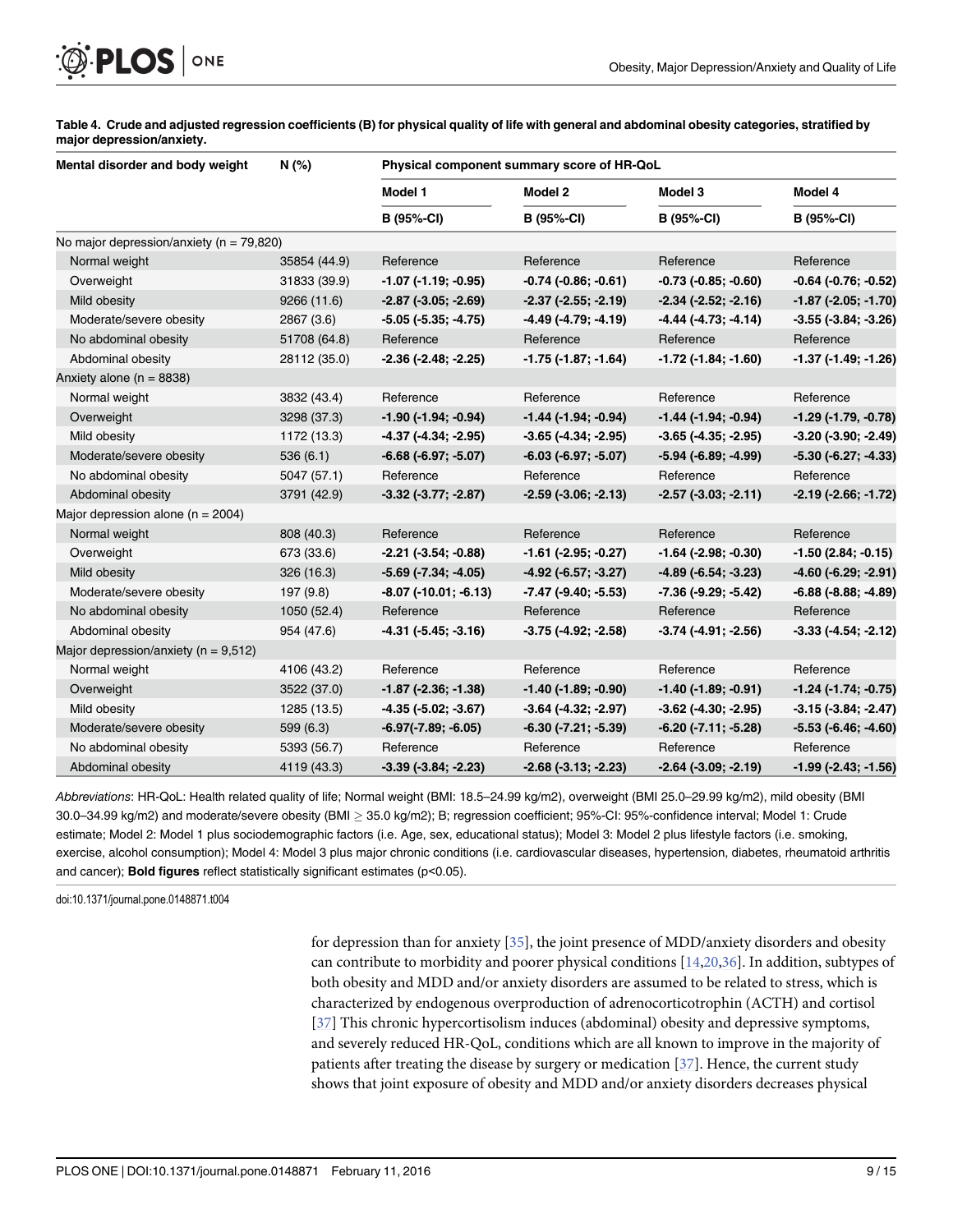# <span id="page-9-0"></span>PLOS ONE

[Table 5.](#page-7-0) Crude and adjusted regression coefficients (B) for mental quality of life with general and abdominal obesity categories stratified by major depression/anxiety.

| Mental disorder and body weight              |              | Mental component summary score (MCS) of HR-QoL |                                 |                          |                             |  |
|----------------------------------------------|--------------|------------------------------------------------|---------------------------------|--------------------------|-----------------------------|--|
|                                              | N (%)        | Model 1                                        | Model 2                         | Model 3                  | Model 4                     |  |
|                                              |              | <b>B</b> (95%-CI)                              | B (95%-CI)                      | <b>B</b> (95%-CI)        | <b>B</b> (95%-CI)           |  |
| No major depression/anxiety ( $n = 79,820$ ) |              |                                                |                                 |                          |                             |  |
| Normal weight                                | 35854 (44.9) | Reference                                      | Reference                       | Reference                | Reference                   |  |
| Overweight                                   | 31833 (39.9) | 0.67(0.55; 0.79)                               | $0.11 (-0.01; 0.23)$            | $0.12$ (-0.01; 0.24)     | 0.19(0.07; 0.31)            |  |
| Mild obesity                                 | 9266 (11.6)  | 0.66(0.48; 0.84)                               | 0.19(0.01; 0.37)                | 0.20(0.01; 0.38)         | 0.38(0.20; 0.56)            |  |
| Moderate/severe obesity                      | 2867(3.6)    | 0.58(0.29; 0.88)                               | 0.49(0.20; 0.80)                | 0.48(0.18; 0.77)         | 0.77(0.47; 1.06)            |  |
| No abdominal obesity                         | 51708 (64.8) | Reference                                      | Reference                       | Reference                | Reference                   |  |
| Abdominal obesity                            | 28112 (35.0) | 0.22(0.11; 0.34)                               | 0.19(0.07; 0.31)                | 0.20(0.08; 0.32)         | 0.34(0.22; 0.45)            |  |
| Anxiety alone ( $n = 8838$ )                 |              |                                                |                                 |                          |                             |  |
| Normal weight                                | 3832 (43.4)  | Reference                                      | Reference                       | Reference                | Reference                   |  |
| Overweight                                   | 3298 (37.3)  | $4.05$ (-6.10; 12.17)                          | $3.04$ (-6.10; 12.17)           | 5.59 (-3.08; 14.27)      | $2.75(-6.74; 12.25)$        |  |
| Mild obesity                                 | 1172 (13.3)  | 2.84 (-7.91; 13.58)                            | 0.91 (-10.38; 12.20)            | 8.10 (-3.14; 19.35)      | 4.90 (-7.18; 16.99)         |  |
| Moderate/severe obesity                      | 536(6.1)     | -18.73 (-34.58; -2.88)                         | $-20.02$ ( $-36.19$ ; $-3.85$ ) | $-10.90$ (-26.95; 5.15)  | -16.89 (-36.07; 2.30)       |  |
| No abdominal obesity                         | 5047 (57.1)  | Reference                                      | Reference                       | Reference                | Reference                   |  |
| Abdominal obesity                            | 3791 (42.9)  | 0.71(0.10; 1.31)                               | $-0.10$ $(-0.71; 0.53)$         | $-0.14$ $(-0.76; 0.48)$  | $0.18(-0.45; 0.82)$         |  |
| Major depression alone ( $n = 2004$ )        |              |                                                |                                 |                          |                             |  |
| Normal weight                                | 808 (40.3)   | Reference                                      | Reference                       | Reference                | Reference                   |  |
| Overweight                                   | 673 (33.6)   | $-3.08$ ( $-20.87$ ; 14.72)                    | $-5.68$ ( $-26.72$ ; 15.37)     | $\blacksquare$           | ۰                           |  |
| Mild obesity                                 | 326 (16.3)   | 17.67 (-2.51; 37.85)                           | 12.89 (-8.15; 33.94)            |                          |                             |  |
| Moderate/severe obesity                      | 197(9.8)     | $-14.09$ $(-34.27; 6.09)$                      | $-10.45$ ( $-29.52$ ; 8.62)     |                          |                             |  |
| No abdominal obesity                         | 1050 (52.4)  | Reference                                      | Reference                       | Reference                | Reference                   |  |
| Abdominal obesity                            | 954 (47.6)   | 1.51(0.27; 2.76)                               | $0.88(-0.41; 2.16)$             | $0.86$ ( $-0.43$ ; 2.15) | $0.95$ ( $-0.38$ ; 2.28)    |  |
| Major depression/anxiety ( $n = 9,512$ )     |              |                                                |                                 |                          |                             |  |
| Normal weight                                | 4106 (43.2)  | Reference                                      | Reference                       | Reference                | Reference                   |  |
| Overweight                                   | 3522 (37.0)  | 1.34 (0.69; 2.00)                              | 0.89(0.23; 1.55)                | 0.83(0.17; 1.49)         | 0.98(0.32; 1.64)            |  |
| Mild obesity                                 | 1285 (13.5)  | 0.95(0.05; 1.85)                               | $0.45$ ( $-0.3446$ ; 1.35)      | $0.31$ ( $-0.60$ ; 1.21) | $0.71$ ( $-0.21$ ; 1.63)    |  |
| Moderate/severe obesity                      | 599 (6.3)    | $-1.56$ ( $-2.79$ ; $-0.59$ )                  | $-1.82$ ( $-3.04$ ; $-0.59$ )   | $-1.90$ $(-3.12; -0.68)$ | $-1.33$ $(-2.58; -0.09)$    |  |
| No abdominal obesity                         | 5393 (56.7)  | Reference                                      | Reference                       | Reference                | Reference                   |  |
| Abdominal obesity                            | 4119 (43.3)  | 0.63(0.05; 1.22)                               | $-0.06$ $(-0.66; 0.54)$         | $-0.11(-0.71; 0.49)$     | $0.23$ ( $-0.39$ ; $0.84$ ) |  |

Abbreviations: HR-QoL: Health related quality of life; Normal weight (BMI: 18.5–24.99kg/m2), overweight (BMI 25.0–29.99 kg/m2), mild obesity (BMI 30.0– 34.99 kg/m2) and moderate/severe obesity (BMI  $\geq$  35.0 kg/m2); B; regression coefficient;95%-CI: 95%-confidence interval; Model 1: Crude estimate; Model 2: Model 1 plus sociodemographic factors (i.e. Age, sex, educational status); Model 3: Model 2 plus lifestyle factors (i.e. smoking, exercise, alcohol consumption); Model 4: Model 3 plus major chronic conditions (i.e. cardiovascular diseases, hypertension, diabetes, rheumatoid arthritis and cancer); Bold figures reflect Statistically significant estimates (p<0.05).

doi:10.1371/journal.pone.0148871.t005

QoL, and the joint association of obesity and MDD and/or anxiety disorders is greater than the additive effect.

The combined effect of obesity and MDD/anxiety disorders on mental QoL was also significantly greater than the sum of their separate effects. The interaction model indicates that mean mental QoL scores were 5.52 points lower in obese persons ( $BMI \geq 30$ ) with MDD/anxiety disorders than in those without such disorders. This underlines the findings of Atlantis et al [[38](#page-13-0)], who reported mean mental QoL scores of 39% to 43% points lower in all BMI groups with MDD compared to groups with normal weight and without MDD. Although the excess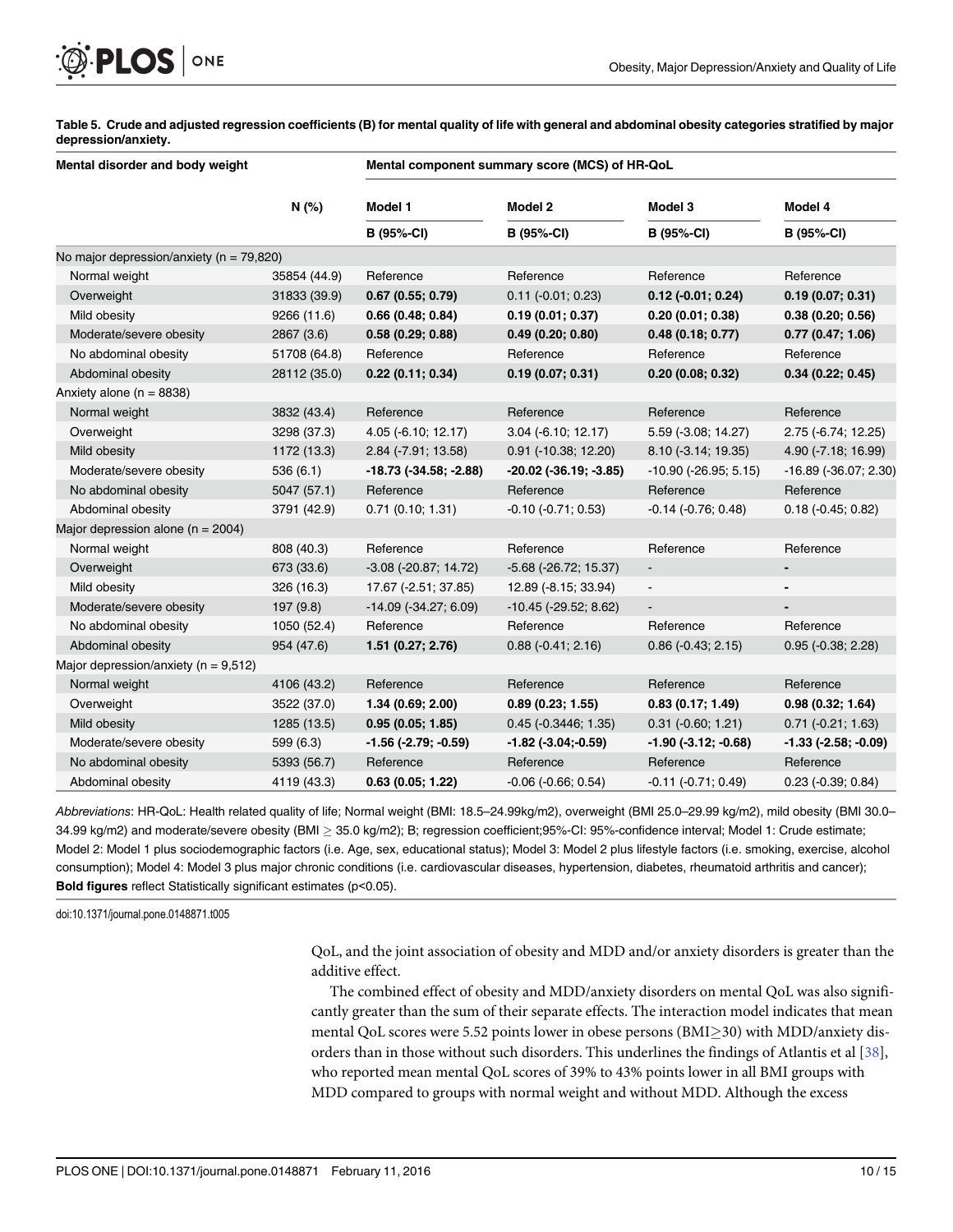<span id="page-10-0"></span>reduction of the mental QoL score is expected to be related to MDD/anxiety disorders, being obese may further decrease mental QoL. In Western societies, where being thin is considered attractive beauty, obesity might impact on an individual's body image and self-esteem, and thus be a source of clinically significant distress or depression, thereby reducing the quality of life [[39](#page-13-0)]. Hilbert et al have also shown that obese persons taking part in social activities face more stigma and prejudice than do obese persons [\[40](#page-14-0)].

Furthermore, multivariate analyses showed that general and abdominal obesity were consistently associated with a poorer physical QoL in persons both with and without MDD and/or anxiety disorders. This finding is in line with a systematic review and several other studies [\[17,](#page-12-0) [41](#page-14-0)–[50](#page-14-0)], which found a robust relationship between overweight, obesity and poorer HR-QoL. The severity of obesity and treatment-seeking behavior might be underlying factors linking obesity and poor physical QoL [\[17\]](#page-12-0). Higher body weight and an excess of visceral fat are associated with higher rates of health care utilization [[17](#page-12-0)]. Persons who had sought treatment or tried to lose weight were significantly more impaired on physical measures (e.g. bodily pain, general health and vitality) of HR-QoL than those who did not try to lose weight  $[17]$  $[17]$  $[17]$ . As presented in this study, the physical measures of HR-QoL showed significant linear reductions in obese persons, and the greatest decline (20 point lower) was observed in obese persons with MDD and/or anxiety disorders [\(Table 2\)](#page-6-0). The effect of obesity on mental QoL seems reduced with increasing obesity in anxious individuals compared to depressed counterparts, but was not statically significant after adjustment of potential confounders ([Table 2](#page-6-0) and [Table 5\)](#page-9-0). Therefore, all forms of obesity are associated with poorer physical QoL, and the associations may even be stronger in obese persons who also have MDD and/or anxiety disorders.

We did not find associations of general and abdominal obesity with mental QoL in persons with MDD and/or anxiety disorders. The associations were explained by lifestyle factors and chronic conditions. However, in persons without MDD and/or anxiety disorders, both general and abdominal obesity were significantly associated with a better mental QoL after adjustment for potential confounders. This finding contradicts those of Cameron et al [[41\]](#page-14-0) and Vetter et al [\[44](#page-14-0)], who found that BMI change was associated with a decrease in mental QoL. Laaksonen et al and Renzaho et al reported no association between obesity and mental QoL and other mental health domains [[43](#page-14-0),[45](#page-14-0)]. Possible explanations for these discrepancies are differences in the assessment of MDD and anxiety disorders, the study population and confounding factors. Most of the previous studies used self-reported measures of MDD and/or anxiety disorders [\[37](#page-13-0)[,43\]](#page-14-0), while the present study used a psychiatric interview. In the previous studies, the potential interactions between obesity and MDD and/or anxiety disorders were also not considered. Generally, mental health problems could be expected in obese persons because of the stigma associated with excess body weight, but some obese persons appear to have essentially normal psychosocial functioning. This might be due to several underlying factors, such as perceived body image, self-esteem, and the level of severity and persistence of depressive disorders in obese persons [[39](#page-13-0), [43](#page-14-0)]. It could also be due to the generic instrument used to assess mental Qol, where the generic versions may not reflect the impact of weight related stigma and discrimination issues on mental QoL in obese persons. Taken together, these results indicate that the joint exposures of obesity and MDD and/or anxiety disorders are associated with poorer physical and mental QoL; obesity alone has no effect on mental QoL in the general population.

#### Strengths and limitations

The major strength of our study is the nature of the study population, which is derived from the general population and both large and well characterized. The sample size of  $N = 89,332$ participants allowed us to perform subgroup analysis with different BMI categories and MDD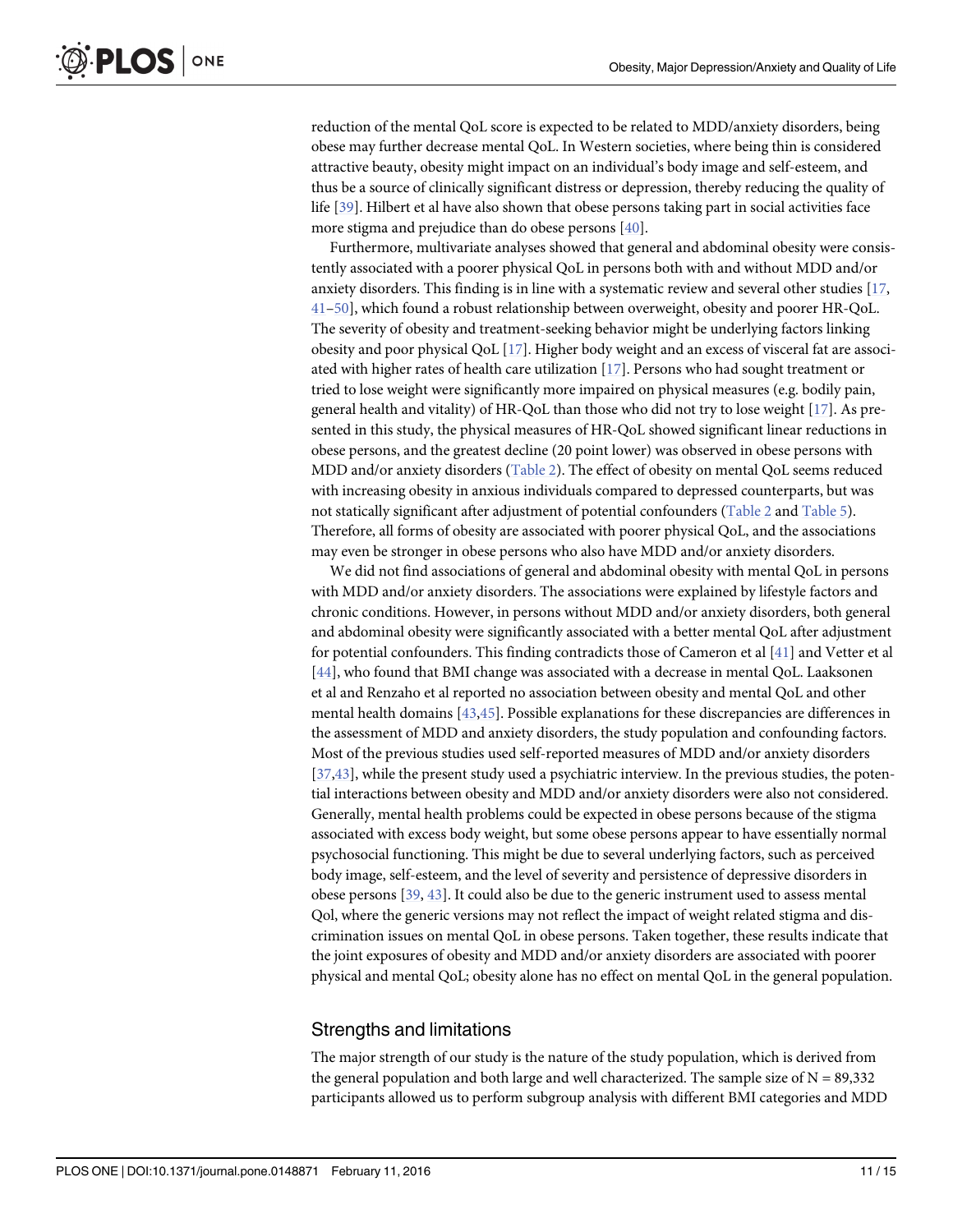<span id="page-11-0"></span>and/or anxiety disorders status. Moreover, a comprehensive assessment of chronic conditions, a psychiatric interview, and two anthropometry metrics, i.e. BMI and WC, were used. The similar results for BMI and WC suggest that our results are robust.

The main limitation of our study is its cross-sectional nature, i.e. inferences concerning the direction of the observed associations between obesity, MDD and/or anxiety disorders and HR-QoL cannot be made. Moreover, the use of the RAND-36 may be a limitation, as many researchers for its inadequate reflection of HR-QoL have criticized it. The RAND-36 may also not cover all essential health aspects pertinent to a particular disease. However, it does have the advantage of enabling HR-QoL comparisons across different diseases. It has been shown to have had a high degree of responsiveness to diseases, by which it discriminates between people in different categories of overweight and obesity, as presented here. Nevertheless, it is highly important to sue a multidimensional instrument embracing different health aspects that do not necessarily correlate to each other, such as obesity specific measures like the impact of weight on quality of life (IWQoL-Lite). Furthermore, misclassification may have occurred in the measurements of smoking and alcohol consumption, which were based on self-administered questionnaires. However, earlier studies have showed that self-reported smoking status and alcohol consumption can be used with notable confidence and provide an estimate comparable to the actual consumption [\[32,](#page-13-0) [49\]](#page-14-0). Finally, because data on the binge eating disorder (BED) was not available we were not able to analyse the potential role of this variable in the association of obesity and MDD and/or anxiety with poor HR-QoL. Further studies are needed to assess the potential role of BED.

#### Practical and policy implications

In this large, representative study, we showed that in the general population the combination of obesity and MDD and/or anxiety disorders is associated with a poor HR-QoL. This combined effect may have implications for prevention and public health measures if confirmed in prospective studies. The magnitude of the impact of obesity and MDD and/or anxiety disorders on a range of HR-QoL dimensions indicates that the successful management of depression in the primary care setting would result in a significant alleviation of suffering in obese adults. In light of this, the weight-increasing side effects of many commonly used antidepressants should also be considered. Where possible, a more restrained use of those antidepressants with the greatest weight stimulating effects would seem advisable, in particular for obese persons [[50](#page-14-0)]. Several studies have shown that a weight loss program can lead to a significant reduction in depression scores [[51](#page-14-0)]. Thus, monitoring depressive and anxiety symptoms is important in obese persons, and maintaining normal weight or reducing excess weight would be by far the best approach to improve the HR-QoL.

#### **Conclusions**

In conclusion, the combined effect of obesity and MDD and/or anxiety disorders on HR-QoL is greater than the sum of the separate effects of obesity and MDD and/or anxiety disorders on HR-QoL. Moreover, both general and abdominal obesity are associated with poor physical QoL. General and abdominal obesity without MDD and/or anxiety disorders are associated with better mental QoL. Longitudinal studies are needed to explore the causal pathways between obesity, MDD and/or anxiety disorders and HR-QoL.

#### Acknowledgments

The authors wish to acknowledge the services of the LifeLines Cohort Study, the contributing research centers delivering data to LifeLines, and all the study participants. The LifeLines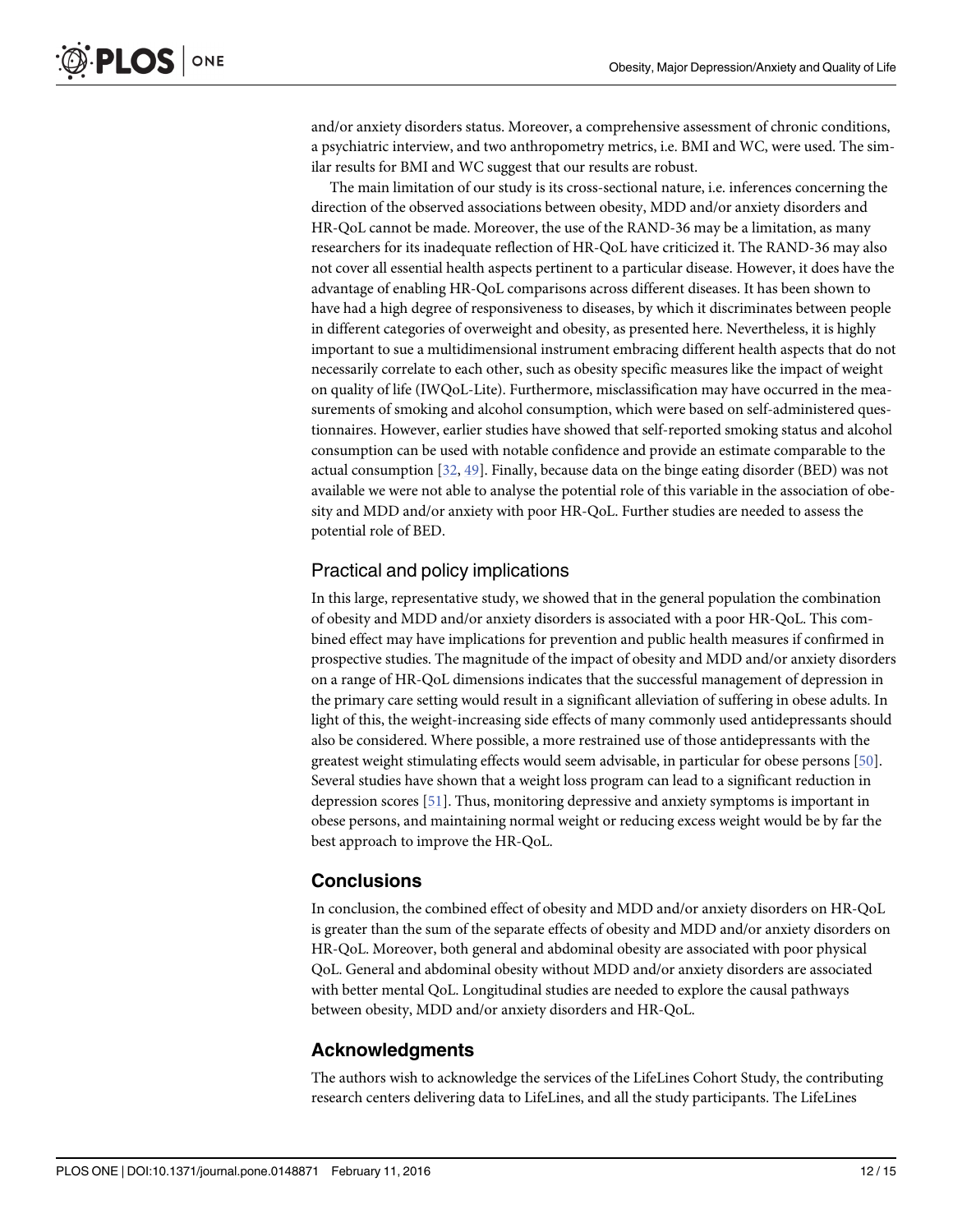<span id="page-12-0"></span>Cohort Study (BRIF4568) is engaged in a Bioresource research impact factor (BRIF) policy pilot study, details of which can be found at [https://www.bioshare.eu/content/bioresource](https://www.bioshare.eu/content/bioresource-impact-factor)[impact-factor](https://www.bioshare.eu/content/bioresource-impact-factor). The data catalogue of LifeLines is publicly accessible on <http://www.lifelines.net/> . The LifeLines system allows access for reproducibility of the study results.

#### Author Contributions

Conceived and designed the experiments: YTN SAR PD EVR UB. Performed the experiments: YTN SAR PD EV UB. Analyzed the data: YTN. Contributed reagents/materials/analysis tools: YTN SAR PD EVR UB. Wrote the paper: YTN SAR PD EVR UB. Approved the decision to publish: YTN SAR PD EVR UB.

#### References

- [1.](#page-1-0) Kelly T, Yang W, Chen CS, Reynolds K, He J. Global burden of obesity in 2005 and projections to 2030. Int J Obes (Lond) 2008; 32:1431–1437.
- [2.](#page-1-0) Kessler RC, Berglund P, Demler O, Jin R, Koretz D, Merikangas KR, et al. The epidemiology of major depressive disorder: results from the National Comorbidity Survey Replication (NCS-R). JAMA 2003; 289:3095–3105. PMID: [12813115](http://www.ncbi.nlm.nih.gov/pubmed/12813115)
- [3.](#page-1-0) Pi-Sunyer X. The medical risks of obesity. Postgrad Med 2009; 121:21–33. doi: [10.3810/pgm.2009.11.](http://dx.doi.org/10.3810/pgm.2009.11.2074) [2074](http://dx.doi.org/10.3810/pgm.2009.11.2074) PMID: [19940414](http://www.ncbi.nlm.nih.gov/pubmed/19940414)
- [4.](#page-1-0) Sobocki P, Lekander I, Borgstrom F, Strom O, Runeson B. The economic burden of depression in Swe-den from 1997 to 2005. Eur Psychiatry 2007; 22:146-152. PMID: [17194573](http://www.ncbi.nlm.nih.gov/pubmed/17194573)
- [5.](#page-1-0) Muller-Riemenschneider F, Reinhold T, Berghofer A, Willich SN. Health-economic burden of obesity in Europe. Eur J Epidemiol 2008; 23:499–509. doi: [10.1007/s10654-008-9239-1](http://dx.doi.org/10.1007/s10654-008-9239-1) PMID: [18509729](http://www.ncbi.nlm.nih.gov/pubmed/18509729)
- [6.](#page-1-0) Rait G, Walters K, Griffin M, Buszewicz M, Petersen I, Nazareth I. Recent trends in the incidence of recorded depression in primary care. Br J Psychiatry 2009; 195:520–524. doi: [10.1192/bjp.bp.108.](http://dx.doi.org/10.1192/bjp.bp.108.058636) [058636](http://dx.doi.org/10.1192/bjp.bp.108.058636) PMID: [19949202](http://www.ncbi.nlm.nih.gov/pubmed/19949202)
- [7.](#page-1-0) Murray CJ, Lopez AD. Alternative projections of mortality and disability by cause 1990–2020: Global Burden of Disease Study. Lancet 1997; 349:1498–1504. PMID: [9167458](http://www.ncbi.nlm.nih.gov/pubmed/9167458)
- [8.](#page-1-0) Ghoorah K, Campbell P, Kent A, Maznyczka A, Kunadian V. Obesity and cardiovascular outcomes: a review. Eur Heart J Acute Cardiovasc Care 2014. doi: [10.1177/2048872614523349](http://dx.doi.org/10.1177/2048872614523349)
- [9.](#page-1-0) Kabadi SM, Lee BK, Liu L. Joint effects of obesity and vitamin D insufficiency on insulin resistance and type 2 diabetes: results from the NHANES 2001–2006. Diabetes Care 2012; 35:2048–2054. PMID: [22751957](http://www.ncbi.nlm.nih.gov/pubmed/22751957)
- [10.](#page-1-0) Baune BT, Adrian I, Jacobi F. Medical disorders affect health outcome and general functioning depending on comorbid major depression in the general population. J Psychosom Res 2007; 62:109–118. PMID: [17270568](http://www.ncbi.nlm.nih.gov/pubmed/17270568)
- [11.](#page-1-0) Soto M, Failde I, Marquez S, Benitez E, Ramos I, Barba A, et al. Physical and mental component summaries score of the SF-36 in coronary patients. Qual Life Res 2005; 14:759–768. PMID: [16022068](http://www.ncbi.nlm.nih.gov/pubmed/16022068)
- [12.](#page-1-0) Alley DE, Chang VW. The changing relationship of obesity and disability, 1988–2004. JAMA 2007; 298:2020–2027. PMID: [17986695](http://www.ncbi.nlm.nih.gov/pubmed/17986695)
- [13.](#page-1-0) Sobocki P, Ekman M, Agren H, Krakau I, Runeson B, Martensson B, et al. Health-related quality of life measured with EQ-5D in patients treated for depression in primary care. Value Health 2007; 10:153– 160. PMID: [17391424](http://www.ncbi.nlm.nih.gov/pubmed/17391424)
- [14.](#page-1-0) Afari N, Noonan C, Goldberg J, Roy-Byrne P, Schur E, Golnari G, et al. Depression and obesity: do shared genes explain the relationship? Depress Anxiety 2010; 27:799–806. doi: [10.1002/da.20704](http://dx.doi.org/10.1002/da.20704) PMID: [20821799](http://www.ncbi.nlm.nih.gov/pubmed/20821799)
- 15. de Wit LM, Fokkema M, van Straten A, Lamers F, Cuijpers P, Penninx BW. Depressive and anxiety disorders and the association with obesity, physical, and social activities. Depress Anxiety 2010; 27:1057–1065. doi: [10.1002/da.20738](http://dx.doi.org/10.1002/da.20738) PMID: [20734363](http://www.ncbi.nlm.nih.gov/pubmed/20734363)
- [16.](#page-1-0) Luppino FS, de Wit LM, Bouvy PF, Stijnen T, Cuijpers P, Penninx BW, et al. Overweight, obesity, and depression: a systematic review and meta-analysis of longitudinal studies. Arch Gen Psychiatry 2010; 67:220–229. doi: [10.1001/archgenpsychiatry.2010.2](http://dx.doi.org/10.1001/archgenpsychiatry.2010.2) PMID: [20194822](http://www.ncbi.nlm.nih.gov/pubmed/20194822)
- [17.](#page-1-0) Fontaine KR, Bartlett SJ, Barofsky I. Health-related quality of life among obese persons seeking and not currently seeking treatment. Int J Eat Disord 2000; 27:101-105. PMID: [10590455](http://www.ncbi.nlm.nih.gov/pubmed/10590455)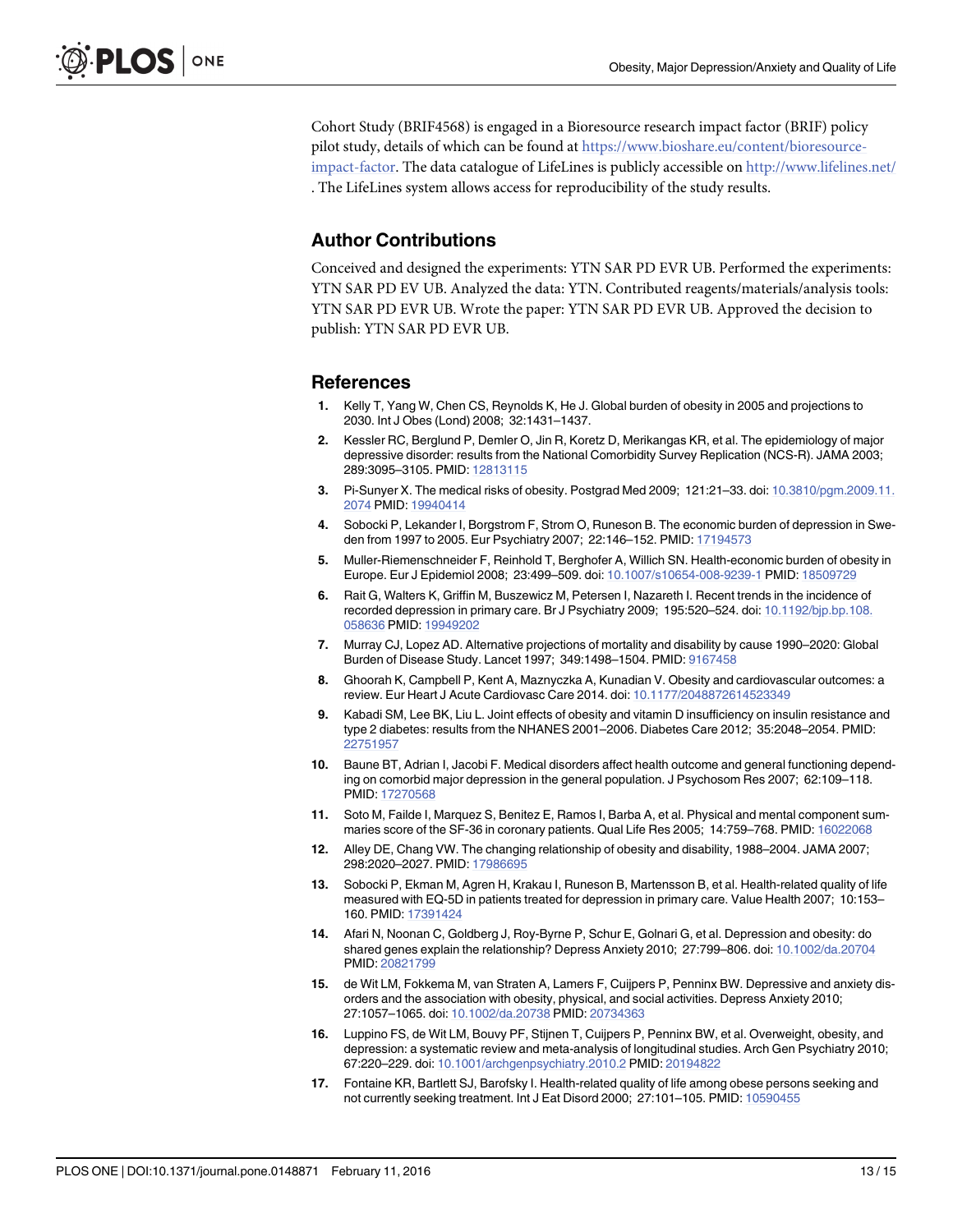- <span id="page-13-0"></span>[18.](#page-1-0) Pan A, Sun Q, Czernichow S, Kivimaki M, Okereke OI, Lucas M, et al. Bidirectional association between depression and obesity in middle-aged and older women. Int J Obes (Lond) 2012; 36:595– 602.
- [19.](#page-1-0) Pan A, Kawachi I, Luo N, Manson JE, Willett WC, Hu FB, et al. Changes in Body Weight and Health-Related Quality of Life: 2 Cohorts of US Women. Am J Epidemiol 2014; 180:254–62. doi: [10.1093/aje/](http://dx.doi.org/10.1093/aje/kwu136) [kwu136](http://dx.doi.org/10.1093/aje/kwu136) PMID: [24966215](http://www.ncbi.nlm.nih.gov/pubmed/24966215)
- [20.](#page-1-0) Penninx BW, Milaneschi Y, Lamers F, Vogelzangs N. Understanding the somatic consequences of depression: biological mechanisms and the role of depression symptom profile. BMC Med 2013 15; 11:129-7015-11-129.
- [21.](#page-2-0) Knol MJ, van der Tweel I, Grobbee DE, Numans ME, Geerlings MI. Estimating interaction on an additive scale between continuous determinants in a logistic regression model. Int J Epidemiol 2007; 36:1111–1118. PMID: [17726040](http://www.ncbi.nlm.nih.gov/pubmed/17726040)
- [22.](#page-2-0) Knol MJ, VanderWeele TJ. Recommendations for presenting analyses of effect modification and interaction. Int J Epidemiol 2012; 41:514–520. doi: [10.1093/ije/dyr218](http://dx.doi.org/10.1093/ije/dyr218) PMID: [22253321](http://www.ncbi.nlm.nih.gov/pubmed/22253321)
- [23.](#page-2-0) Stolk RP, Rosmolen JG, Postma DS, de Boer RA, Davis G, Sleets JP, et al. Universal risk factors for multifactorial diseases: LifeLines: a three-generation population-based study. Eur J Epidemiology 2008; 23:67–74.
- [24.](#page-3-0) World Health Organization. Waist Circumference and Waist-Hip Ratio: Report of a WHO Expert Consultation.Geneva. 2008.
- [25.](#page-3-0) Sheehan DV, Lecrubier Y, Sheehan KH, Amorim P, Janavs J, Weiller E, et al. The Mini-International Neuropsychiatric Interview (M.I.N.I.): the development and validation of a structured diagnostic psychiatric interview for DSM-IV and ICD-10. J Clin Psychiatry 1998; 59 (Suppl) 20:22–33.
- [26.](#page-3-0) Krueger RF, Eaton NR. Transdiagnostic factors of mental disorders. World Psychiatry 2015; 14(1):27– 29. doi: [10.1002/wps.20175](http://dx.doi.org/10.1002/wps.20175) PMID: [25655146](http://www.ncbi.nlm.nih.gov/pubmed/25655146)
- [27.](#page-3-0) Barajas Gutierrez MA, Robledo Martin E, Tomas Garcia N, Sanz Cuesta T, Garcia Martin P, Cerrada Somolinos I. Quality of life in relation to health and obesity in a primary care center. Rev Esp Salud Publica 1998; 72:221–231. PMID: [9810829](http://www.ncbi.nlm.nih.gov/pubmed/9810829)
- [28.](#page-3-0) Gandek B, Ware JE, Aaronson NK, Apolone G, Bjorner JB, Brazier JE, et al. Cross-validation of item selection and scoring for the SF-12 Health Survey in nine countries: results from the IQOLA Project. International Quality of Life Assessment. J Clin Epidemiol 1998; 51:1171–1178. PMID: [9817135](http://www.ncbi.nlm.nih.gov/pubmed/9817135)
- [29.](#page-3-0) Hays RD, Morales LS. The RAND-36 measure of health-related quality of life. Ann Med 2001; 33:350– 357. PMID: [11491194](http://www.ncbi.nlm.nih.gov/pubmed/11491194)
- [30.](#page-3-0) Ware JE, Kosinski M, Keller SD. SF-36 Physical and mental summary scales: A user's manual. Boston: The Health Institute 1994.
- [31.](#page-3-0) Ware JE Jr, Gandek B, Kosinski M, Aaronson NK, Apolone G, Brazier J, et al. The equivalence of SF-36 summary health scores estimated using standard and country-specific algorithms in 10 countries: results from the IQOLA Project. International Quality of Life Assessment. J Clin Epidemiol 1998; 51: 1167–1170. PMID: [9817134](http://www.ncbi.nlm.nih.gov/pubmed/9817134)
- [32.](#page-3-0) Slagter SN, van Vliet-Ostaptchouk JV, Vonk JM, Boezen HM, Dullaart RP, Kobold AC, et al. Combined Effects of Smoking and Alcohol on Metabolic Syndrome: The LifeLines Cohort Study. PLoS One 2014; 9:e96406. doi: [10.1371/journal.pone.0096406](http://dx.doi.org/10.1371/journal.pone.0096406) PMID: [24781037](http://www.ncbi.nlm.nih.gov/pubmed/24781037)
- [33.](#page-4-0) Egede LE. Major depression in persons with chronic medical disorders: prevalence, correlates and association with health resource utilization, lost productivity and functional disability. Gen Hosp Psychiatry 2007; 29:409–416. PMID: [17888807](http://www.ncbi.nlm.nih.gov/pubmed/17888807)
- [34.](#page-7-0) Thormann J, Chittka T, Minkwitz J, Kluge M, Himmerich H. Obesity and depression: an overview on the complex interactions of two diseases. Fortschr Neurol Psychiatr 2013; 81:145–153. doi: [10.1055/s-](http://dx.doi.org/10.1055/s-0032-1330351)[0032-1330351](http://dx.doi.org/10.1055/s-0032-1330351) PMID: [23516104](http://www.ncbi.nlm.nih.gov/pubmed/23516104)
- [35.](#page-8-0) Vogelzangs N, Beekman AT, de Jonge P, et al. Anxiety disorders and inflammation in a large adult cohort. Transl Psychiatry 2013; 3:e24.
- [36.](#page-8-0) Whisman MA, McClelland GH. Designing, testing, and interpreting interactions and moderator effects in family research. J Fam Psychol 2005; 19:111–120. PMID: [15796657](http://www.ncbi.nlm.nih.gov/pubmed/15796657)
- [37.](#page-8-0) Badia X, Valassi E, Roset M, Webb SM. Disease-specific quality of life evaluation and its determinants in Cushing's syndrome: what have we learnt? Pituitary 2014; 17:187–195. doi: [10.1007/s11102-013-](http://dx.doi.org/10.1007/s11102-013-0484-2) [0484-2](http://dx.doi.org/10.1007/s11102-013-0484-2) PMID: [23564339](http://www.ncbi.nlm.nih.gov/pubmed/23564339)
- [38.](#page-9-0) Atlantis E, Goldney RD, Eckert KA, Taylor AW. Trends in health-related quality of life and health service use associated with body mass index and comorbid major depression in South Australia, 1998–2008. Qual Life Res 2012; 21:1695–1704. doi: [10.1007/s11136-011-0101-7](http://dx.doi.org/10.1007/s11136-011-0101-7) PMID: [22205135](http://www.ncbi.nlm.nih.gov/pubmed/22205135)
- [39.](#page-10-0) Friedman KE, Reichmann SK, Costanzo PR, Musante GJ. Body image partially mediates the relation-ship between obesity and psychological distress. Obes Res 2002; 10:33-41. PMID: [11786599](http://www.ncbi.nlm.nih.gov/pubmed/11786599)